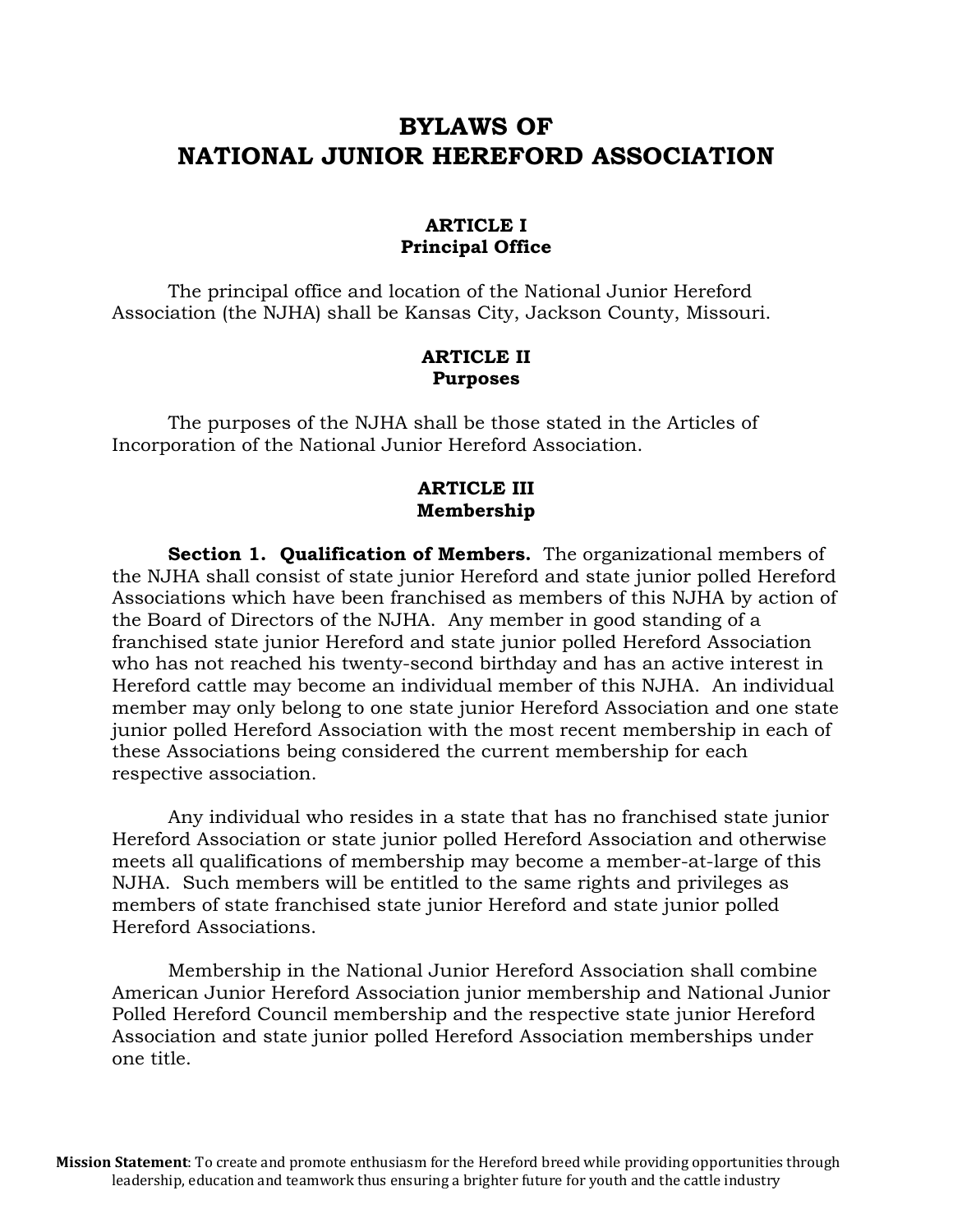All membership applications of the American Junior Hereford Association and National Junior Polled Hereford Council and the state junior Hereford Associations and state junior Polled Hereford Associations shall be forwarded to the National Junior Hereford Association.

**2. Bylaws of Organizational Members.** All state junior Hereford Associations and state junior Polled Hereford Associations franchised by the National Junior Hereford Association must operate under state bylaws, articles of incorporation and constitution which are approved by the National Junior Hereford Association and operate in accordance with the terms and provisions as designated by the National Junior Hereford Association. The bylaws, articles of incorporation and constitution for any franchised state junior Hereford Association or state junior Polled Hereford Association must be on file with the American Hereford Association and its designated representative in Kansas City, Missouri, and each such state junior Hereford Association and state junior Polled Hereford Association agrees to promptly forward to the American Hereford Association and its designated representative all amendments or changes which may be made to its bylaws, articles of incorporation or constitution.

**3. Voting.** The voting rights of members shall be vested exclusively in the organizational members, each of which shall be entitled to designate one delegate (two per state, one per state association unless that state has one, merged association recognized by the state Hereford Association and the National Junior Hereford Association) and each such delegate shall be entitled to cast one vote on each matter submitted to a vote of the members. Regional associations (associations composed of more than one state) will be entitled to two voting delegates; individual states within such regions will not be allotted individual voting delegates. A state must have at least 15 active members to qualify as a state association. The delegates must be individual members of the National Junior Hereford Association. The individual members of the National Junior Hereford Association as such, shall have no voting rights. National director candidates are not eligible to serve as voting delegates at the annual meeting concurrent with their candidacy.

**4. Loss of Franchise by State Junior Hereford Association or State Junior Polled Hereford Associations.** Any state junior Hereford or state junior Polled Hereford Association which has been franchised by the NJHA may lose its franchise by action of the Board of Directors of the state Hereford Association, the Board of Directors of the NJHA or by action of the Board of Directors of the American Hereford Association for any reason or for reasons determined by the respective board of the state Hereford Association, the NJHA or the American Hereford Association.

**5. Dues.** Dues for the individual members of the NJHA shall be an annual fee of \$15.00 plus any additional annual membership fee to be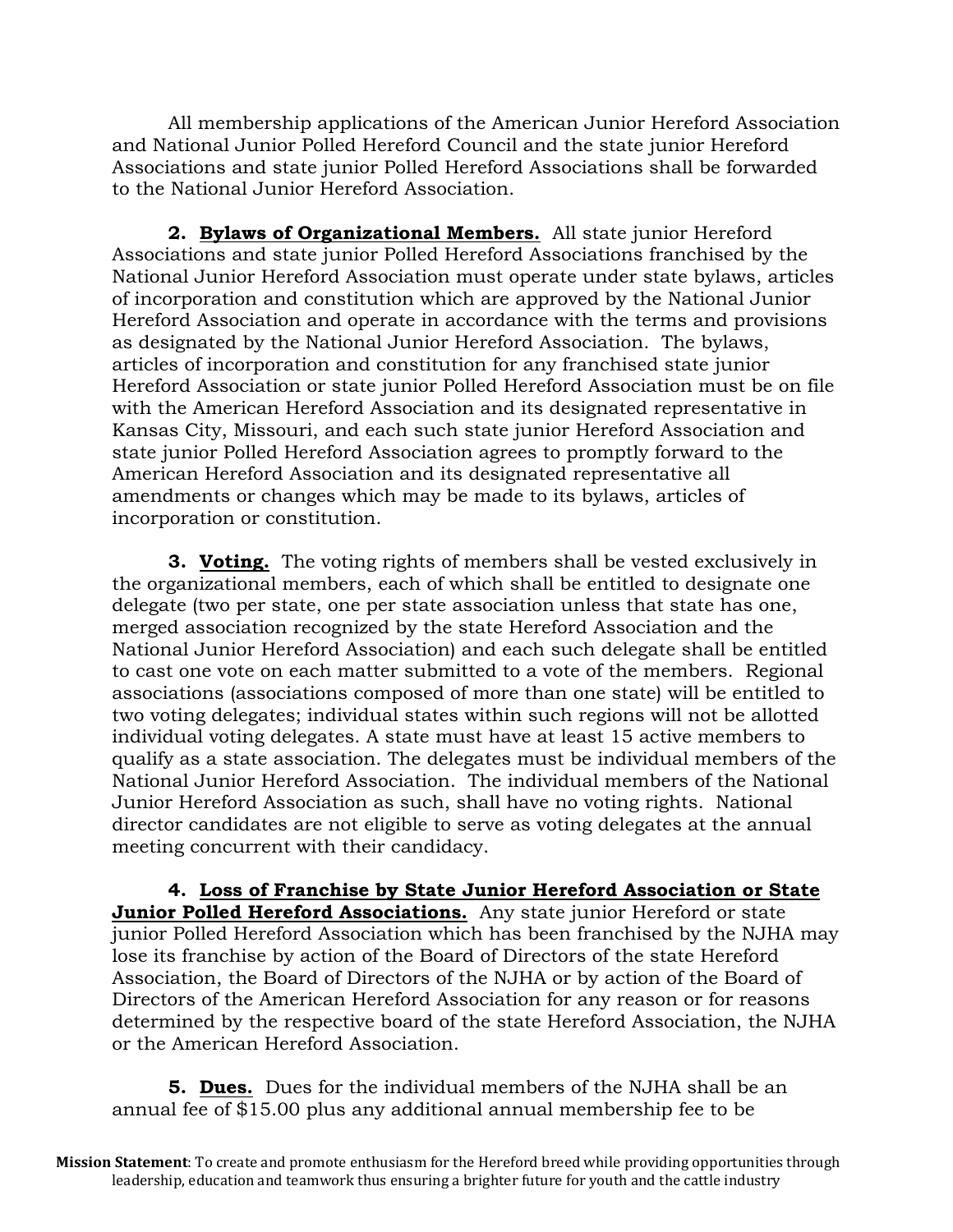assessed by the individual state junior Hereford Association or state junior Polled Hereford association. The payment of the annual dues shall give annual individual membership privileges, but not to exceed the members' 22nd birthday. States may add additional state membership dues to this fee.

Annual dues for members-at-large shall be \$15.00 to become a member of the NJHA.

Individuals holding one of the two types of available junior memberships prior to the 30th day of October, 2000, and otherwise qualifying herein will be eligible to obtain a membership in the National Junior Hereford Association at the current annual membership fee and it will entitle the member to all of the privileges of membership in the National Junior Hereford Association.

#### **ARTICLE IV Meetings of Members**

**Section 1. Annual Meetings of the Members.** The annual meeting of the members of the NJHA shall be held during the Junior National Hereford Expo, on such date and time at such place as shall be determined by the Board of Directors and upon such notice as shall be required by these Bylaws.

**Section 2. Special Meeting.** Special meetings of the members of the NJHA may be called by the president, or the vice president, or by the Board of Directors and shall be held on such date and at such time, and for such purpose as shall be determined by the Board of Directors and specified in the notice of such a meeting. A special meeting of the members of the NJHA to elect delegates shall be held on such date and at such time and place as shall be determined by the Board of Directors and upon such notice as shall be required by these Bylaws.

**Section 3. Place of Meetings.** All meetings of the members shall be held at such place or places within the continental United States as shall be determined by the Board of Directors and specified in the notice of such meeting.

**Section 4. Notice.** A written notice of each meeting of the membership which shall set forth the time and place, and, in the case of special meetings, the purpose of such meeting shall be published in The Hereford World or some other publication of general circulation amongst breeders and owners of Hereford cattle, designated by the Board of Directors, or mailed to all members entitled to vote at said meeting at the address appearing on the books of the NJHA at least ten (10) days prior to said meeting, and, except as otherwise specifically provided by law, any meeting held pursuant to such notice shall be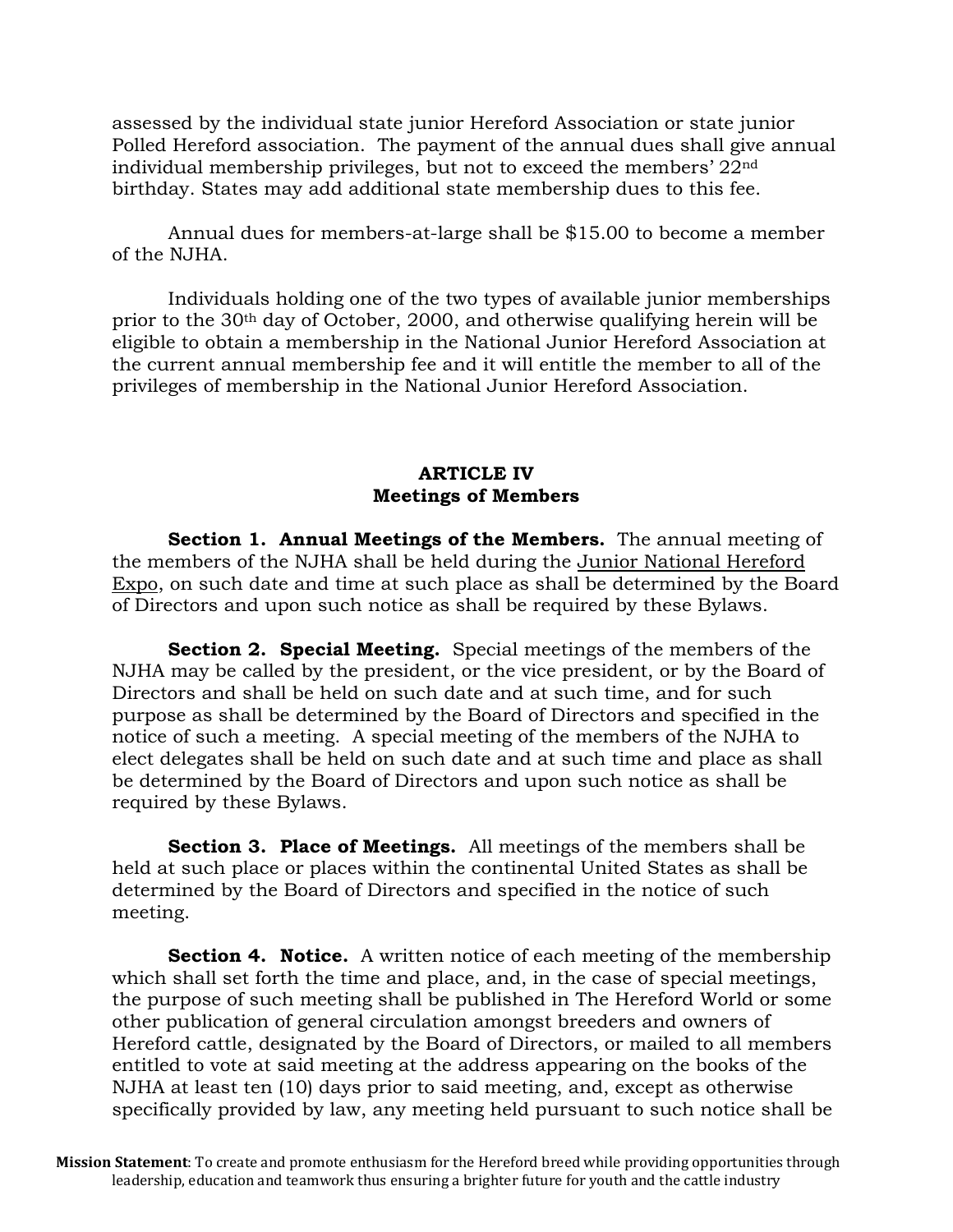a valid and duly convened meeting of the members. The notice for any meeting at which delegates are to be elected shall also set forth the name of each state of the United States, the number of delegates to be chosen by such state and the names of all nominees from such state.

**Section 5. Quorum.** At any annual or special meeting of the members of the NJHA, delegates present in person shall constitute a quorum to do business, but a smaller number may adjourn the meeting from time to time until a quorum is secured.

**Section 6. Voting.** (a) Except as may be required by law, only delegates representing the organizational members shall be entitled to vote in at an annual or special meeting of members. Members shall be entitled to vote as follows: (i) for the election of delegates, (ii) on those matters specifically identified in the NJHA's Articles of Incorporation and these Bylaws, and (iii) as required by law.

(b) With respect to the election of delegates, each Member shall be entitled to vote, as described herein and in the NJHA's Articles of Incorporation, only for a delegate or delegates to represent the state junior Hereford Association or state junior Polled Hereford Association which the Member is primarily a member of. The number of delegates who shall represent each state shall be determined in accordance with Article III of these Bylaws. Each Member shall have the right to cast only one vote for a delegate to represent the state junior Hereford Association or state junior Polled Hereford Association of which he is a member.

**Section 7. Other.** The Board of Directors shall have the power to establish procedures from time to time for the conduct of elections and other business of the meeting of members consistent with these Bylaws. Except as provided in Article V, Section 2 of these Bylaws with respect to the nomination of delegates, for business to be properly brought before an annual meeting of members of the NJHA, a member must have given timely notice thereof in writing to the President of the NJHA. To be timely, a member's notice shall be delivered to the President of the NJHA at the principal office of the NJHA at the American Hereford Association in Kansas City, Missouri, not less than sixty (60) days prior to the first anniversary of the preceding year's annual meeting; provided, however, that in the event that the date of the annual meeting is advanced by more than thirty (30) days or delayed by more than sixty (60) days from such anniversary date, notice by the member to be timely must be so delivered not later than the close of business on the later of (i) the 60th day prior to such annual meeting or (ii) the 10<sup>th</sup> day following the date on which notice of the date of such meeting is first given.

## **ARTICLE V**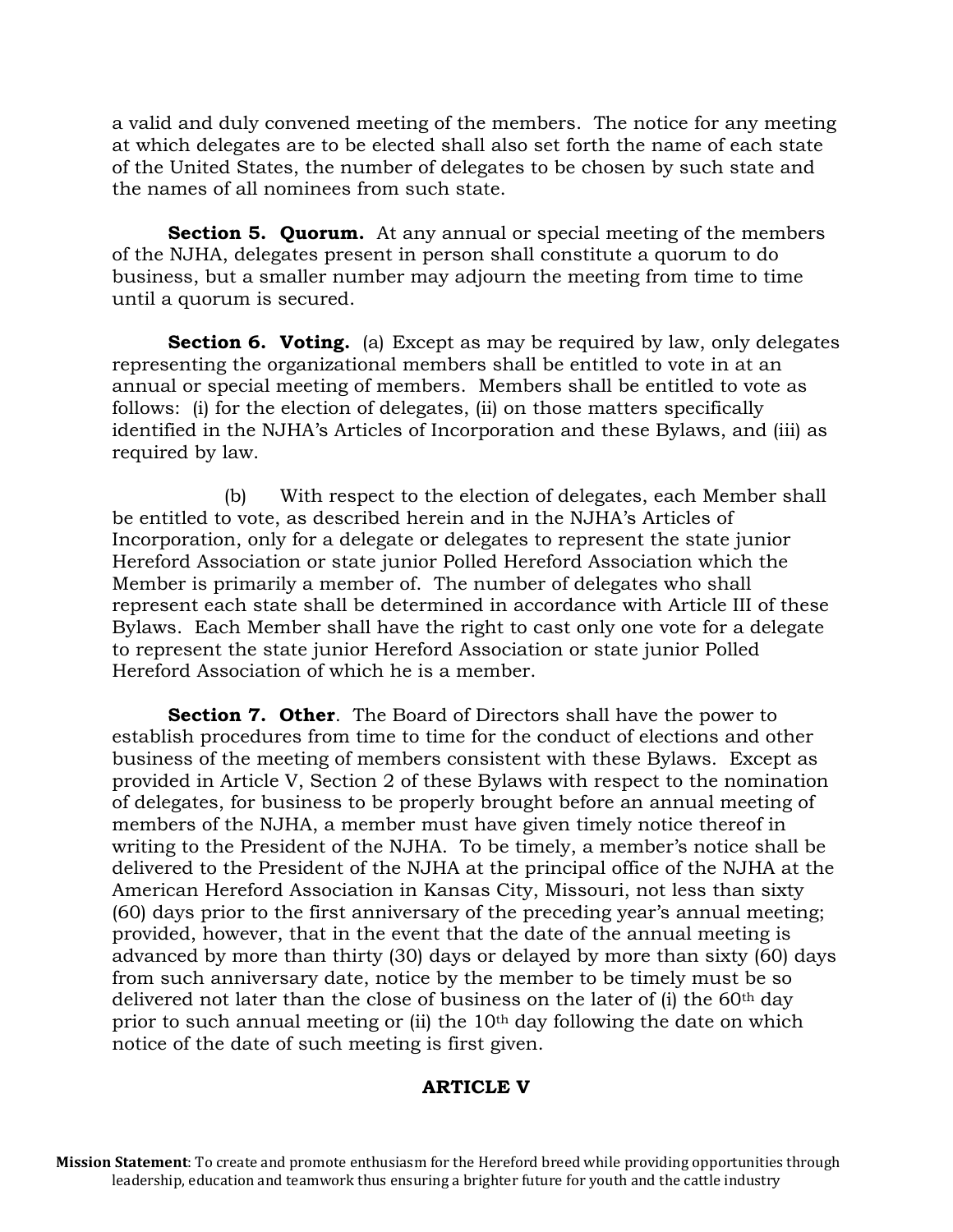#### **Delegates**

**Section 1. Number of Delegates**. On July 1 of each year, the NJHA shall determine the number of delegates from Members from the state junior Hereford Association and state junior Polled Hereford Association from each state. Each state junior Hereford Association and each state junior Polled Hereford Association shall be entitled to one (1) delegate. A state that has only one combined horned and polled junior association shall be entitled to two (2) delegates from that association.

**Section 2. Selection of Delegates.**(a) Any Member of a state junior Hereford Association or state junior Polled Hereford Association who is a member in good standing of the respective state junior Hereford Association or state junior Polled Hereford Association may serve as a state voting delegate at the annual business meeting. State junior Hereford and state junior Polled Hereford Association members will select their own voting delegate(s). The names of these delegates will then be submitted to the AHA youth department.

Section 3. Selection Committee. A selection committee comprised of retiring junior board members, retiring national advisors, one member of the Board of Directors of the American Hereford Association, one member of the Board of Directors of National Hereford Women shall screen all prospective candidates for the Board of Directors of the NJHA. This committee will screen candidates for qualifications, encourage candidates to run from regions lacking candidates and may limit the number of candidates to be considered for election to the board of the NJHA. The candidates selected by this Selection Committee will be announced at the summer Hereford Junior National Expo where they will be assigned tasks and responsibilities for evaluation. The Selection Committee will arrange for a "meet the candidates" forum and round table discussion to be held and scheduled during the Hereford Junior National Expo. Any member **who is at least 17 years of age and has not yet exceeded 20 years of age as of July 1** of the election year, wherein he desires to run and has been nominated by is state association may run for the board of directors.

**Section 4. Election of Delegates.** At a meeting of members of each respective state junior Hereford Association and state junior Polled Hereford Association, the Members of each of said Associations shall elect one (1) delegate candidate for each state junior Hereford Association and each state junior Polled Hereford Association. At the meeting of members, all votes of Members present either in person or by proxy shall be counted and the candidate or candidates receiving the largest number of votes in each respective state junior Hereford Association and state junior Polled Hereford Association shall be declared elected as delegates.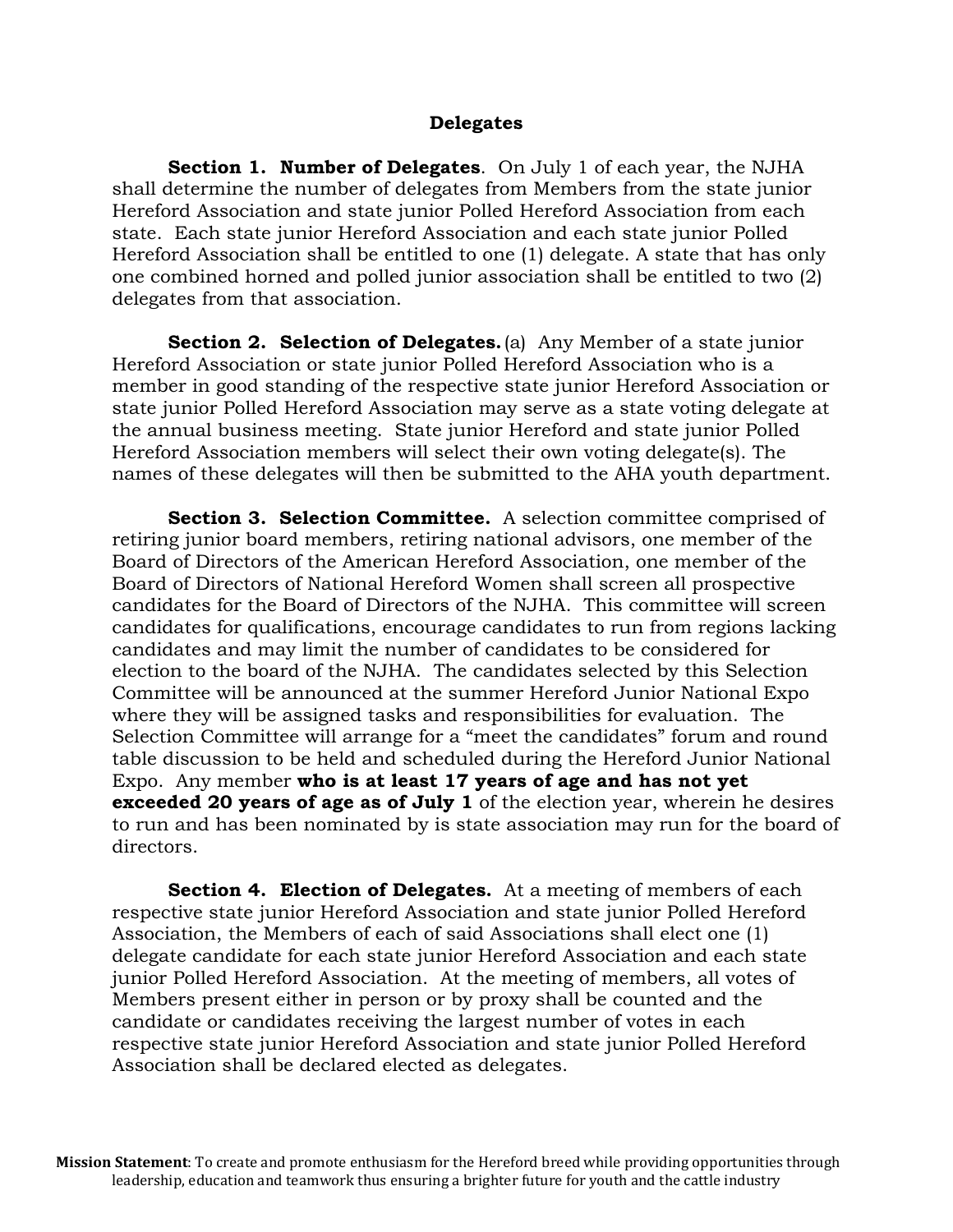**Section 5. Meetings of Delegates; Notices.** (a) An annual meeting of delegates shall be held during the Junior National Hereford Expo, on such date and at such time and place as shall be determined by the Board of Directors and specified in the notice of such meeting.

(b) Special meetings of delegates may be called by the Board of Directors. Special meetings of the delegates shall be held on such date and at such time as determined by the Board of Directors or the delegates, as the case may be. Special meetings of delegates shall be held at the office of the NJHA or at such other place as may be designated by the Board of Directors, and such meetings may be held telephonically with at least thirty (30) days advance notice of the date and time of said telephone meeting.

(c) Notice of any annual or special meeting of delegates shall be mailed to all delegates at least thirty (30) days prior to such meeting.

**Section 6. Quorum.** At any annual or special meeting of the delegates, two-thirds of the total number of delegates, present in person at the meeting, shall constitute a quorum to do business, but a smaller number may adjourn the meeting from time to time until a quorum is secured.

**Section 7. Voting.** At a meeting for the election of members to the Board of Directors, each delegate who is present in person at such meeting shall be entitled to cast as many votes in the aggregate as shall equal the number of directors to be elected at such meeting. A delegate may not cast more than one (1) vote for a particular candidate. A delegate shall be entitled to vote at a meeting of delegates only if such delegate is present in person at such meeting. The only matter upon which a delegate who is present in person at a meeting of delegates shall be entitled to vote is the election of members to the Board of Directors.

**Section 8. Alternate Delegates.** In the event any delegate is unable for any reason to attend the annual meeting of delegates, then the delegate nominee from the same state who is willing to serve and who received the greatest number of votes of all of the delegate nominees from that state who were willing to serve but were not elected as delegates shall attend the annual meeting and be treated for all purposes as a delegate from such state. If more than one delegate from a state is unable to attend the annual meeting of delegates, or if any delegate nominee from a state who would become a delegate under the preceding sentence is unable to serve as a delegate, then the delegate position or positions for such state shall be filled from among the remaining nominees from that state who are willing to serve, with each nominee who received a greater number of votes having priority over those nominees who received a lesser number of votes.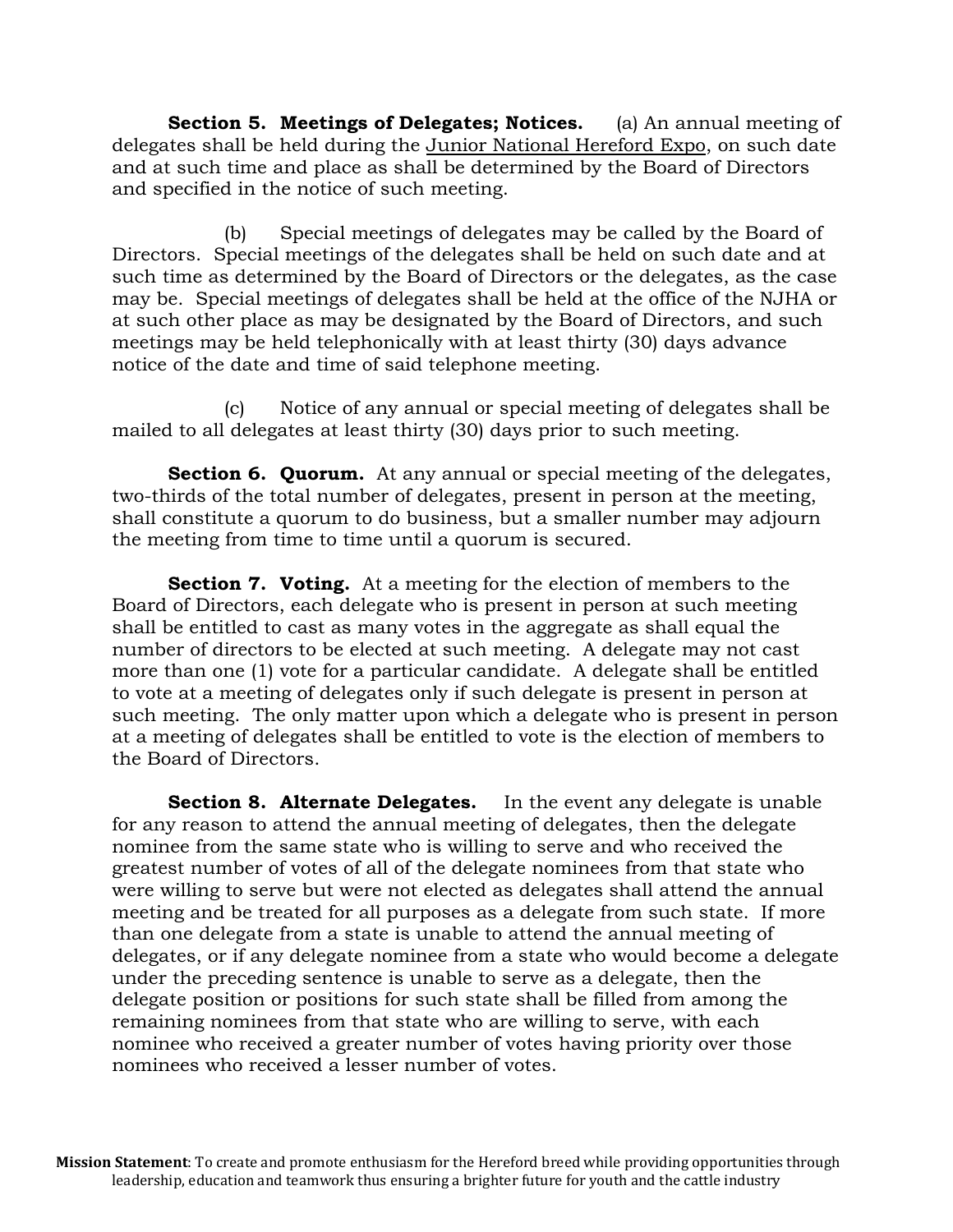**Section 9. Other.** The Board of Directors shall have the power to establish procedures from time to time for the conduct of elections and other business of the meeting of delegates consistent with these Bylaws.

## **ARTICLE VI Board of Directors**

**Section 1. Powers.** (a) The Board of Directors shall have supervision, control, and direction of the property, business, affairs, and activities of the NJHA; shall determine its policies or changes therein within the limits of the laws of the State of Missouri, of the NJHA's Articles of Incorporation, as amended, and of these Bylaws; shall actively prosecute its corporate powers and objects, and shall have absolute discretion in the disbursement of its funds; provided, however, that the Board of Directors shall not authorize the NJHA to enter any activity not permitted to be transacted by a non-profit corporation under the laws of the State of Missouri and all income and property shall be applied exclusively to the nonprofit purposes of the NJHA, and no part thereof shall inure to the benefit of any private member or individual. The Board of Directors may adopt such rules and regulations for the control and conduct of the property, business, affairs, and activities of the NJHA as shall be deemed advisable. It shall, at its annual meeting, elect the officers of the NJHA in accordance with these Bylaws. The Board of Directors or any officer duly authorized by it, shall appoint and fix any compensation, if any, to be paid to such employees and agents, including legal counsel, as shall be necessary to conduct the affairs of the NJHA.

(b) Without the approval of three-fourths of all of the Directors given at a meeting especially called for such purpose after ten (10) days' written notice in advance thereof to each Director, no lien or encumbrance shall be created on any property of the NJHA.

(c) Any officer elected by the Board of Directors of the NJHA may be discharged only by the affirmative vote of a majority of the entire Board with or without cause at any time. Any employee may be discharged by the Board of Directors, or its duly authorized representative, at any time with or without cause.

**Section 2. Number.** The Board of Directors of the NJHA shall consist of twelve (12) members. e Board shall consist of twelve (12) members commencing after its election in the fall of 2002, and continue with twelve directors thereafter. The term of each new director shall be three years.

**Section 3. Nomination of Directors.** Each state may nominate an unlimited number of candidates for director of the National Junior Hereford Association. Candidates for the NJHA board of directors may not be nominated from the floor. If, at any time commencing with the annual meeting of delegates in 2001, the Board of Directors will, upon the expiration of the term of any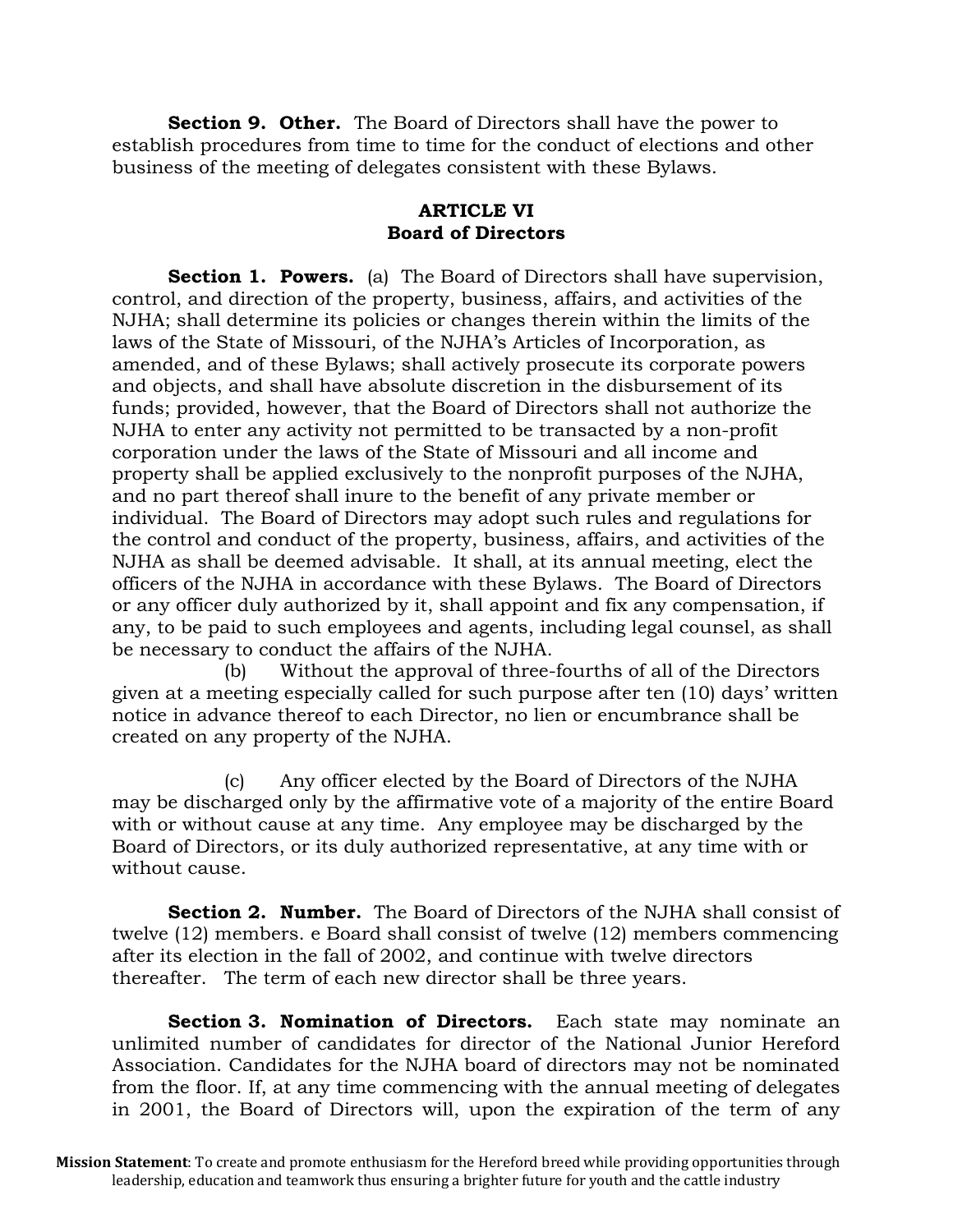current Director, not have a director who is primarily engaged in doing business or residing in any one of the four (4) regions delineated on the map attached hereto as Exhibit A, then at least **one (1)** and no more than four of the candidates nominated by the nominating committee shall be from such region. **Each region of the four (4) delineated on the map, exhibit A, must be represented by one board member and no more than 4 board members who are primarily engaged in doing business in that region. At all times the four regions will be represented on the NJHA board of directors by one member of each region.** The Selection Committee may specifically limit the number of candidates who will advance to the election at the annual meeting.

**Section 4. Election and Term of Office.** At the annual meeting of delegates in 2000, and at each annual meeting of delegates thereafter, the delegates, in accordance with the provisions of these Bylaws, shall elect four (4) Directors, with each Director elected to hold office for a term of three (3) years and until his successor is duly elected and qualified or until his earlier death, resignation or removal so that after the annual meeting of delegates in 2000, and the election of four new directors, the Board of Directors shall consist of twelve (12) Directors with each Director holding office for the term as provided above and the four newly elected directors serve for a term of three (3) years and until his successor is duly elected and qualified or until his earlier death, resignation or removal. Provided, however, if, at anytime commencing with the annual meeting of delegates in 2000, the Board of Directors will, upon the expiration of the term of any current Director, not have **one** Directors from any of the four (4) regions delineated on the map attached hereto as Exhibit A, then the **candidate** from that region who receive the largest number of votes of all of the candidates nominated from that region shall be elected to the Board of Directors, regardless of how many votes the other candidates received.

**Section 5. Vacancies.** Vacancies in the Board of Directors resulting from the death, resignation, removal, incapacity or disqualification of any of the members of the Board shall be filled by a majority vote of the remaining Directors at the next regular or at a special meeting of the Directors held for that purpose, and such person or persons so chosen to fill such vacancy or vacancies shall serve for the unexpired term of his predecessor and until a successor is elected and qualified. If, as a result of a vacancy, the Board of Directors does not have a Director who is primarily engaged in doing business in any one of the four regions delineated on the map attached hereto as Exhibit A, then the Board of Directors must fill the vacancy with a person who is primarily engaged in doing business in that region.

**Section 6. Removal.** Any director may be removed from office for cause by the affirmative vote of three-fourths of all of the other duly qualified and acting Directors of the Board at any special meeting of the Board of Directors called for that purpose; provided, that a copy of the notice of such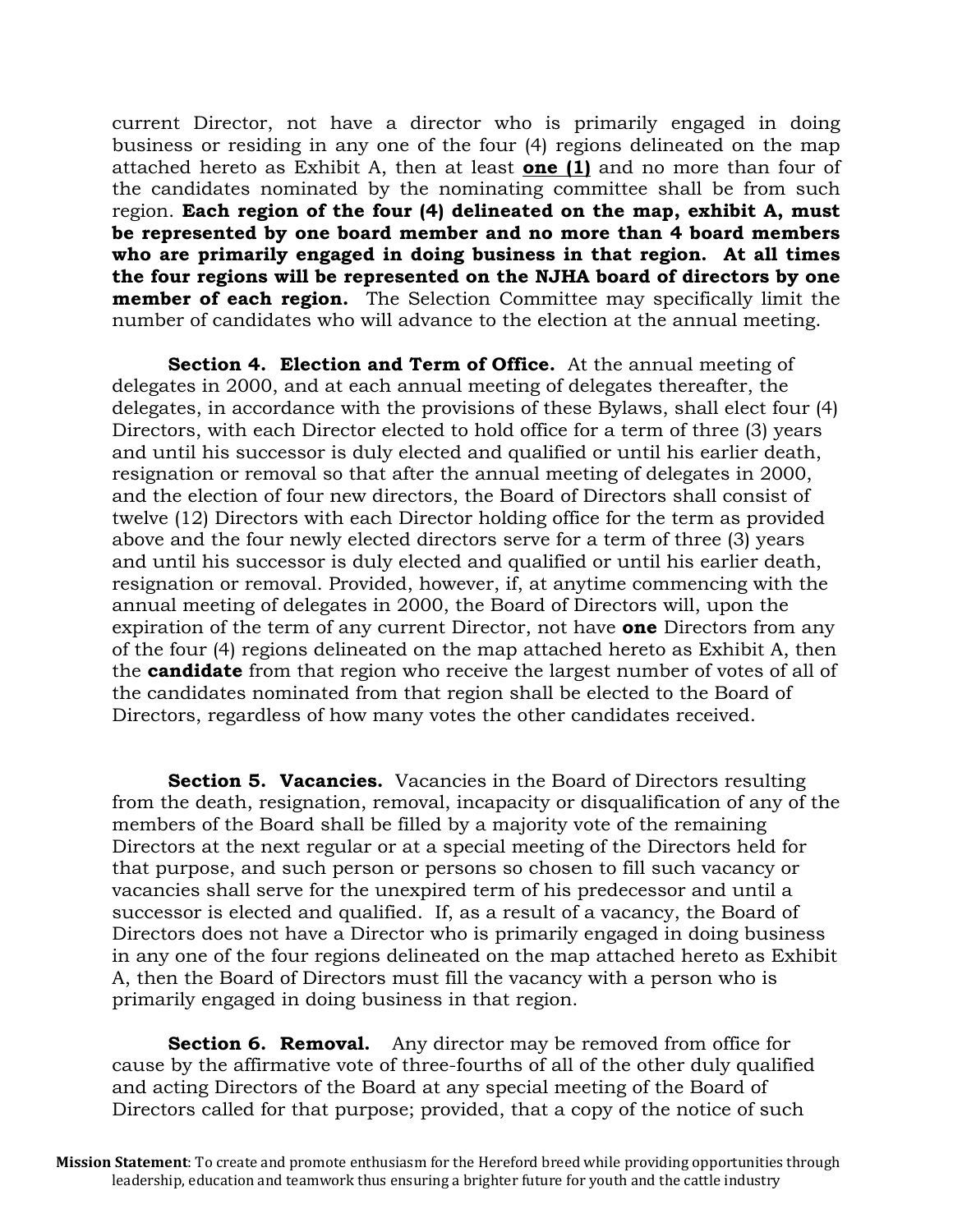special meeting is sent at least ten (10) days in advance of such meeting by registered mail addressed to each Director, including the Director whose removal or suspension is to be considered. No charges against any such Director shall be considered unless the same have been referred in writing and signed by the person or persons referring such charges and filed with the President of the NJHA at least twenty days prior to the date of the meeting at which the charges are to be considered. Such accused Director shall have the right to be confronted by his accusers and to show cause why he should not be removed, but the remaining members of the Board of Directors (that is those other than the accused) shall be the sole judges as to the advisability of the removal of suspension of such Director and upon its removal the office shall be declared vacant and the Board shall proceed to fill the same as in the case of other vacancies.

**Section 7. Compensation.** No Director shall receive compensation for any services he may render to the NJHA, provided that each may be reimbursed for his actual travel expenses as may be determined by the Directors in conjunction with existing financial availability as determined by the American Hereford Association.

**Section 8. Meetings of the Board of Directors.** (a) Regular or special meetings of the Board of Directors may be held at such time and place, anywhere within the continental United States, as the Board of Directors may determine and as determined by the designated NJHA representative of the American Hereford Association or, in the case of special meetings, as may be determined by the president or vice president and specified in the notice of said meeting. Any regular or special meeting of the Board of Directors may be held by means of conference telephone or similar communications equipment by means of which all persons participating in the meeting can hear each other, and participation by such means shall constitute presence in person at such meeting. The annual meeting of the Board of Directors shall be held in Kansas City, Missouri.Special meetings of the Board of Directors may be called by the president or vice president or by a majority of the Board of Directors.

(b) Written notice of each regular and special meeting of the Board of Directors, except the annual meeting, shall be mailed, e-mailed or faxed to the last known post office address of each member of the Board of Directors at least seven (7) days in advance of such meeting. Notices of such meetings shall state the time and place of the meetings, but need not state the purposes thereof.

(c) All Directors present and voting at any meeting of the Board of Directors, annual, regular, or special, shall be deemed to have waived any and all objection to the time or place of holding of such meeting or to the sufficiency of the notice thereof unless notice of the specific objection shall have been given to the Board of Directors in writing before participating in any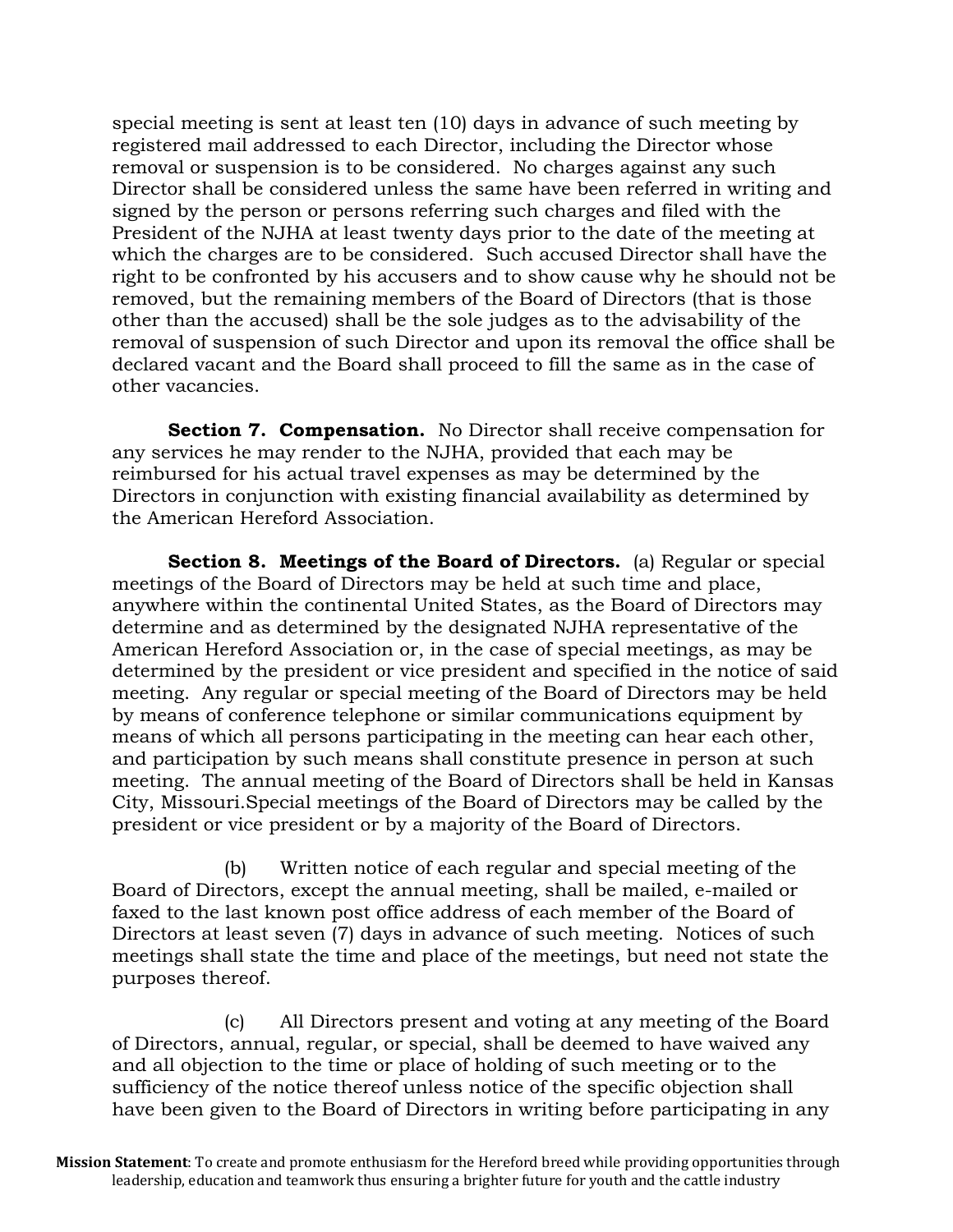business or voting at such meeting. Directors may waive in writing the necessity of notice of any special or regular meeting.

**Section 9. Quorum.** At all meetings of the Board of Directors there shall be present at least nine (9) members of the Board of Directors in order to constitute a quorum. A lesser number than a quorum may adjourn from time to time until a quorum is secured, but no business may be transacted at any meeting unless a quorum be present.

**Section 10. Voting.** A majority vote of the Directors present at any regular or special meeting regularly called and held, at which a quorum is present, shall constitute the action of the entire Board except with respect to matters concerning which the affirmative vote of a larger number of Directors is specially required by these Bylaws or by law. In order for individual board members to cast a vote, the NJHA director will have had to meet the 75 percent rule of participation, as stated in the NJHA Code of Conduct. Including, but not limited to meeting and event attendance, getting sponsorships sold and writing thank you notes.

**Section 11. Seal.** The Directors may adopt a seal for the NJHA.

**Section 12. Advisors**. Three sets of advisors shall serve as advisors to the NJHA. The advisors shall be invited to attend all meetings of the NJHA board of directors each year. The advisors will serve three year staggered terms and in conjunction with the NJHA Board terms and may only serve a maximum of two terms. Advisor selection, to be made by the NJHA Board of Directors, is subject to the approval of the American Hereford Association Board of Directors.

## **ARTICLE VII Committees**

**Section 1. Executive Committee.** (a) Except as provided in (c) below, at each annual meeting of the Board of Directors, the Board of Directors may elect from among their members, three (3) members, which members so elected together with the chairman of the Board of Director shall constitute the executive committee of the Board. The president of the Board of Directors shall serve as the chairman of the executive committee. During the intervals between the meetings of the Board of Directors, the executive committee shall possess and may exercise all the powers of the Board of Directors, except with respect to the removal of Directors (Section 6, Article VI, hereof), and the creation of debts and liens (Section 1(b), Article VI hereof), the imposition of penalties under Article X and the amendment of Bylaws (Article XVI), the amendment of the Articles of Incorporation of the NJHA and any other powers which a committee of the Board of Directors is prohibited by law from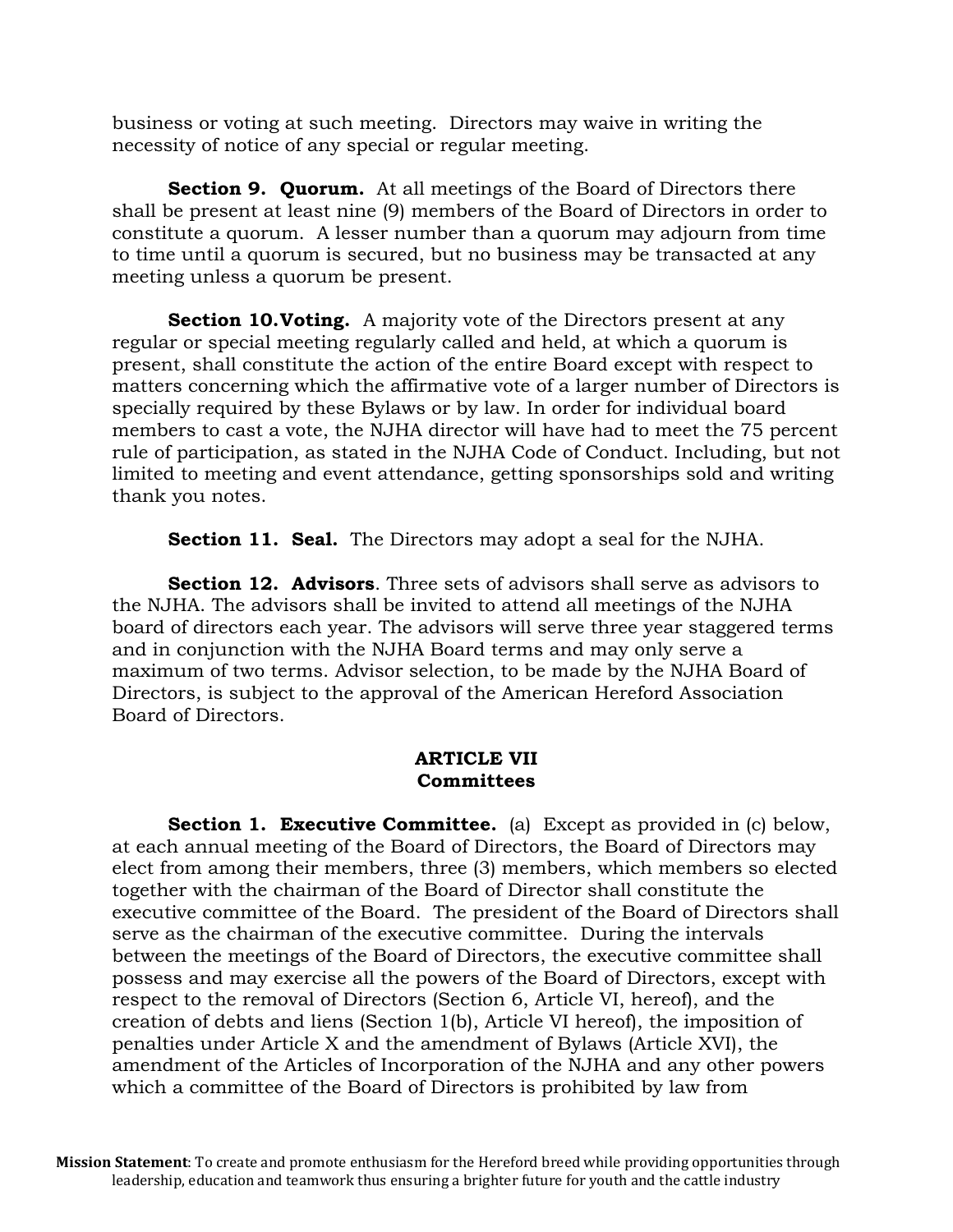exercising. All action by the executive committee shall be reported to the Board of Directors at its meeting next succeeding such action.

 (b) Regular minutes of the proceedings of the executive committee shall be kept in a book provided for that purpose. Vacancies in the executive committee may be filled until the next meeting of the Board of Directors by the president of the Board of Directors who shall appoint to such vacancy or vacancies a member of the class of Directors of which the prior incumbent whose position is vacant was a member. At the next meeting of the Board of Directors, the Board of Directors shall elect one member of the class of Directors of which the prior incumbent was a member to fill the vacancy and to serve until the next annual meeting of the Board of Directors. A majority of the executive committee shall be necessary to constitute a quorum and in every case the affirmative vote of a majority of the members present at any meeting of the executive committee shall be necessary for the passage of any resolution. The executive committee may act by the written resolution of a quorum thereof although not formally convened. Meetings of the executive committee shall be called by the president or vice president upon two (2) days' written notice by mail or telecopied to the last known post office address of each member of the executive committee which notice shall state the time and place of such meeting. Said notice need not state the purposes of said meeting and any business may be transacted thereat.

**Section 3. Other Committees.** The Board of Directors may appoint such other temporary or standing committees from among its members as it deems desirable and vest therein such powers as it deems appropriate.

## **ARTICLE VIII Officers**

## **NJHA Board of Directors' Officer Responsibilities**

**Section 1. General.** The officers of the NJHA shall be the chairman, vice chairman, correspondence chair, event chair, leadership chair, and fundraiser chair and such other officers that may be appointed from time to time by the Board of Directors. The chairman and vice chairman must have served as members of the Board of Directors during the previous year to be eligible to be elected to such offices. All officers of the NJHA shall be appointed through the three part officer election process for the term of one year. These positions along with their corresponding responsibilities may be amended by the NJHA Board of Directors.

**Section 2. Chairman.** He/She will preside over all meetings of the membership and Board of Directors. The chairman will be the executive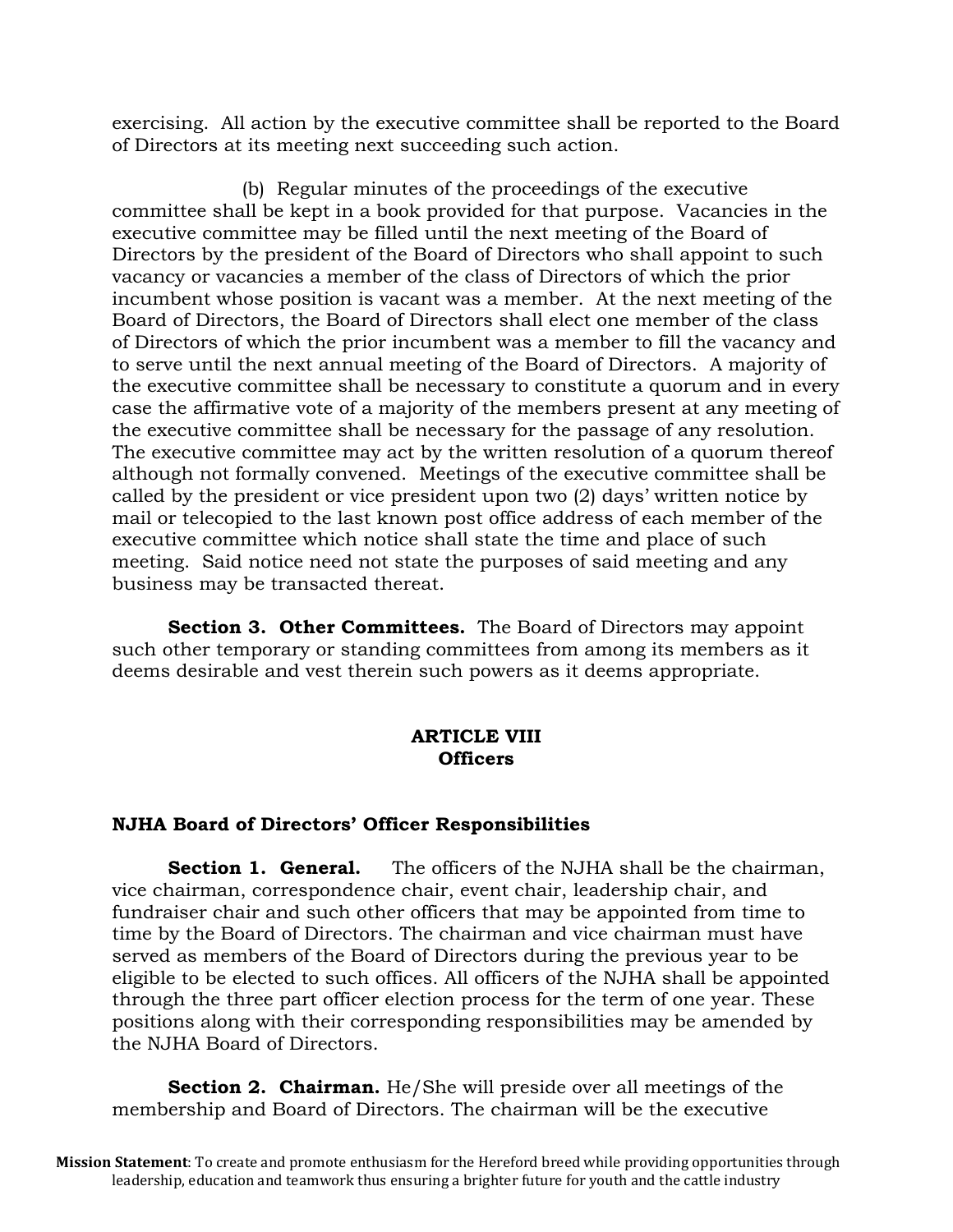committee's chair and shall be the ex-officio member of every other standing temporary committee. He/She shall exercise such authority and perform such duties as the Board of Directors may from time prescribe to him. The chairman will also be responsible for contacting judges that are selected by Board of Directors.

**Section 3. Vice Chairman.** In the event of the absence of the chairman, the vice chairman shall possess all the powers and perform all the duties of the chairman. He/She will assist the chairman at meetings, events, etc. The vice chairman shall do and perform such other duties as may be from time to time be assigned to him/her by the Board of Directors.

**Section 4. Communications Chairman.** The correspondence chair shall be responsible for taking minutes at all NJHA board membership meetings and conference calls. In the event of a known absence, the communications director shall appoint a fellow NJHA board member to take minutes in his/her place. The communications director will be responsible for obtaining all director articles for the Advantage Newsletter by the set deadline and creating a compilation of the said articles and submitting these articles to the Hereford World staff or NJHA youth director for final review and print. The communications director will be responsible for updating the junior activities and deadlines on the junior website by submitting a list of updates, additions, and/or removals to the web master and/or AHA staff member. These updates and changes should be made every quarter. The communications director will be responsible for the NJHA checklist and keeping it updated with all current attendance of the NJHA board of directors.

**Section 5. Membership Chairman.** The event chair will act as a facilitator and event coordinator for all JNHE committees. This individual will act as an umbrella for all committees. He/She will report to the chairman and/or NJHA youth director from time to time on progress, concerns, and questions of the JNHE committees. This individual will be responsible for gathering concerns and praise by members of the association at the JNHE. He/She will report these concerns and praise to Board of Directors in order for review of the JNHE at the board's fall quarter meeting, American Royal meeting. He/She will act as a liaison for members at JNHE by providing answers to schedule and location questions.

**Section 6. Leadership Chairman.** The leadership chair will act as a facilitator and coordinator for tasks leading up to any leadership events of the NJHA, specifically PRIDE convention. The chair may from time to time delegate tasks to members of the board. Officer training workshops for the board of directors will be supervised by the leadership chair. The leadership chair will also be responsible for appointing members of the board to represent the NJHA at recruiting events or any event that requires a representative of the Board of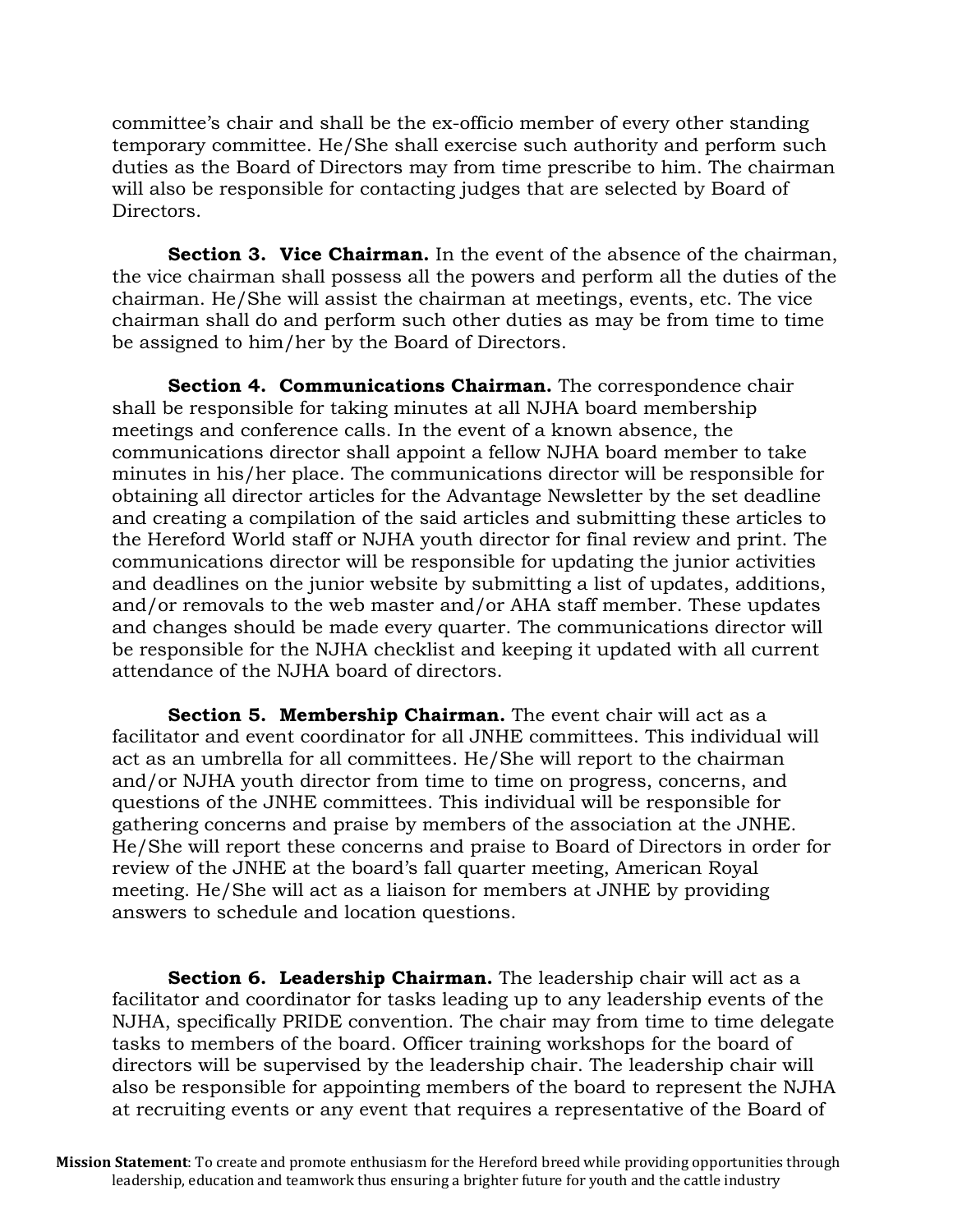Directors. This duty will specifically include the National FFA Convention. The leadership chairman shall appoint two members of the board to attend the National FFA Convention at PRIDE and confirm their attendance at the board's fall quarter meeting, American Royal meeting. The leadership chair will be responsible for recruiting members of the NJHA to run for the Board of Directors. The chairman will contact these prospective candidates after the board's fall quarter meeting. The chairman may delegate some contacts to other board members

**Section 7. Fundraising Chairman.** The fundraising chair will be responsible for facilitating auction lots that benefit the Hereford youth by presenting them in the auction ring, distributing silent auction sheets, etc. This includes the sign sold at the Ladies of the Royal sale and the foundation heifer lot sold at the NWSS as well as any other lots that may arise from time to time. The fundraising chair will be responsible for collecting and compiling calendar advertisements sold by the Board of Directors by the set deadline. He/She will also be responsible for any other fundraising by the board by completing and/or delegating tasks that may be needed to be performed in order to facilitate any fundraising for the Board of Directors' travel expense account or NJHA.

**Section 9. Division of Authority.** The Board of Directors may from time to time delegate some or all of the functions, duties, powers, and responsibilities of any officer to any other officer or to any other agent or employee of the NJHA or other responsible person, provided that in the event of such delegation the officer from whom such responsibility has been transferred shall be thereafter relieved of all responsibility for the proper performance of such function or duty or the proper exercise of such power or responsibility.

**Section 10. Vacancies.** Vacancies occasioned by the death, resignation, incapacity, or removal of officers of the NJHA, whether or not elected by the Board of Directors, shall be filled by a majority vote of the Directors at the next regular or at a special meeting of the Board of Directors called for that purpose and such person or persons so chosen to fill such vacancy or vacancies shall serve until the next annual election of officers or until their successors are elected and qualified.

## **ARTICLE IX Indemnification**

**Section 1. Indemnification in Actions by Third Parties.** The NJHA shall indemnify each person who has been or is a party or is threatened to be made a party to any threatened, pending or completed action, suit or proceeding, whether civil, criminal, administrative or investigative (other than an action by or in the right of the NJHA) by reason of the fact that such person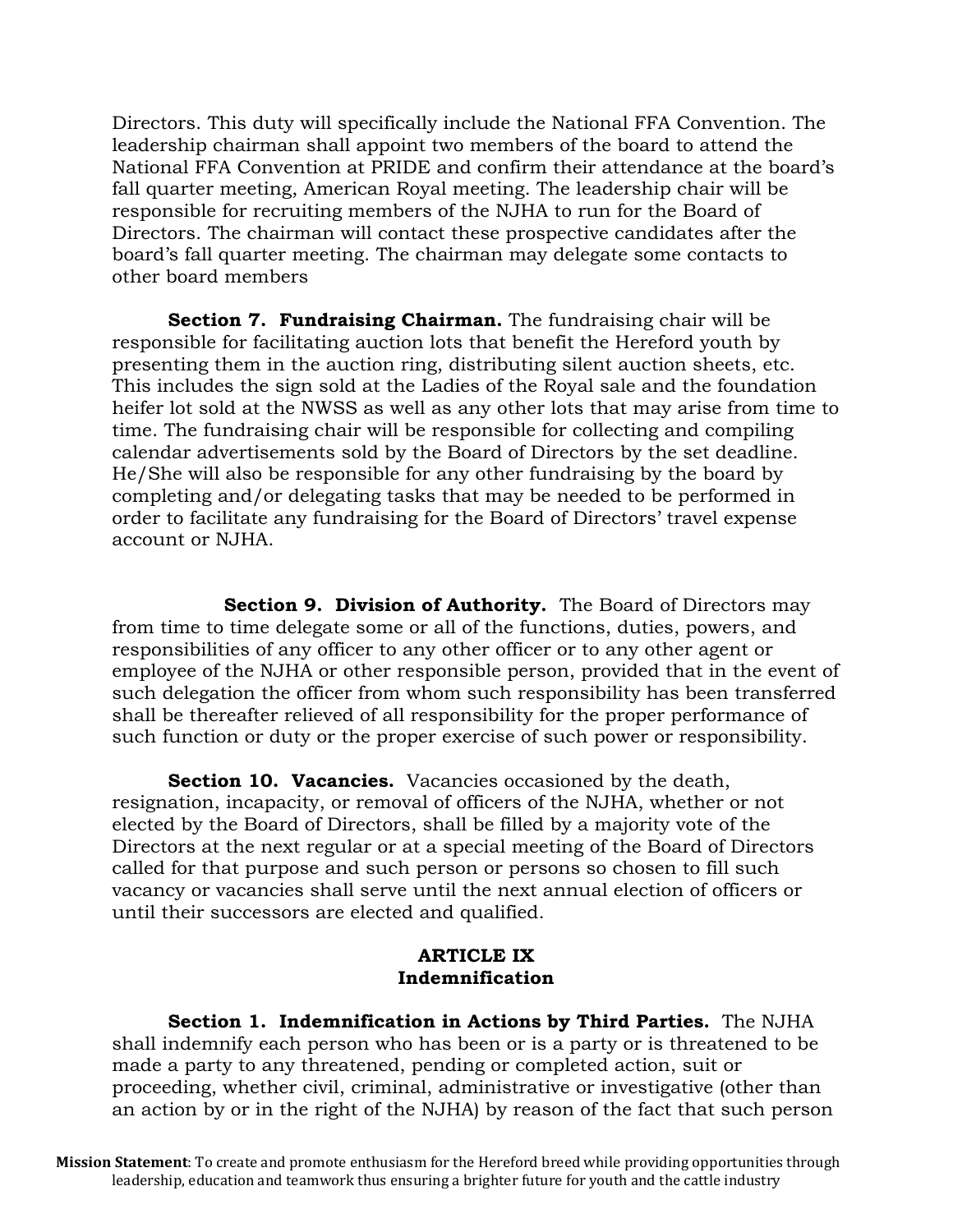is or was serving in an Indemnifiable Capacity against all liabilities and expenses, including, without limitation, judgments, amounts paid in settlement (provided that such settlement and all amounts paid in connection therewith are approved in advance by the NJHA in accordance with Section 4 of this Article IX, which approval shall not be unreasonably withheld or delayed), attorneys' fees, and other expenses actually and reasonably incurred by such person in connection with such action, suit or proceeding (including, without limitation, the investigation, defense, settlement or appeal of such action, suit or proceeding) if such person acted in good faith and in a manner such person reasonably believed to be in or not opposed to the best interests of the NJHA, and, with respect to any criminal action or proceeding, had no reasonable cause to believe such person's conduct was unlawful; provided, however, that the NJHA shall not be required to indemnify or advance expenses to any such person seeking indemnification or advancement of expenses in connection with an action, suit or proceeding initiated by such person (including, without limitation, any cross-claim or counterclaim) unless the initiation of such action, suit or proceeding was authorized by the Board of Directors of the NJHA or as otherwise provided in Section 4 of this Article IX. The termination of any such action, suit or proceeding by judgment, order, settlement, conviction or under a plea of no contest or its equivalent shall not, of itself, create a presumption that the person did not act in good faith and in a manner which such person reasonably believed to be in or not opposed to the best interests of the NJHA, and, with respect to any criminal action or proceeding, that such person had reasonable cause to believe that such person's conduct was unlawful.

**Section 2. Indemnification in Action, by or in the Right of NJHA.**  The NJHA shall indemnify each person who has been or is a party or is threatened to be made a party to any threatened, pending or completed action or suit by or in the right of the NJHA to procure a judgment in its favor by reason of the fact that such person is or was serving in an Indemnifiable Capacity against amounts paid in settlement thereof provided that such settlement and all amounts paid in connection therewith are approved in advance by the NJHA in accordance with Section 4 of this Article IX, which approval shall not be unreasonably withheld or delayed) and all expenses (including attorneys' fees) actually and reasonably incurred by such person in connection with the defense or settlement of such action or suit (including, without limitation, the investigation, defense, settlement or appeal of such action or suit) if such person acted in good faith and in a manner such person reasonably believed to be in or not opposed to the best interests of the NJHA; provided, however, that no indemnification under this Section 2 of this Article IX shall be made in respect of any claim, issue or matter as to which such person shall have been adjudged to be liable to the NJHA unless and only to the extent that the court in which the action or suit is brought determines upon application that, despite the adjudication of liability and in view of all the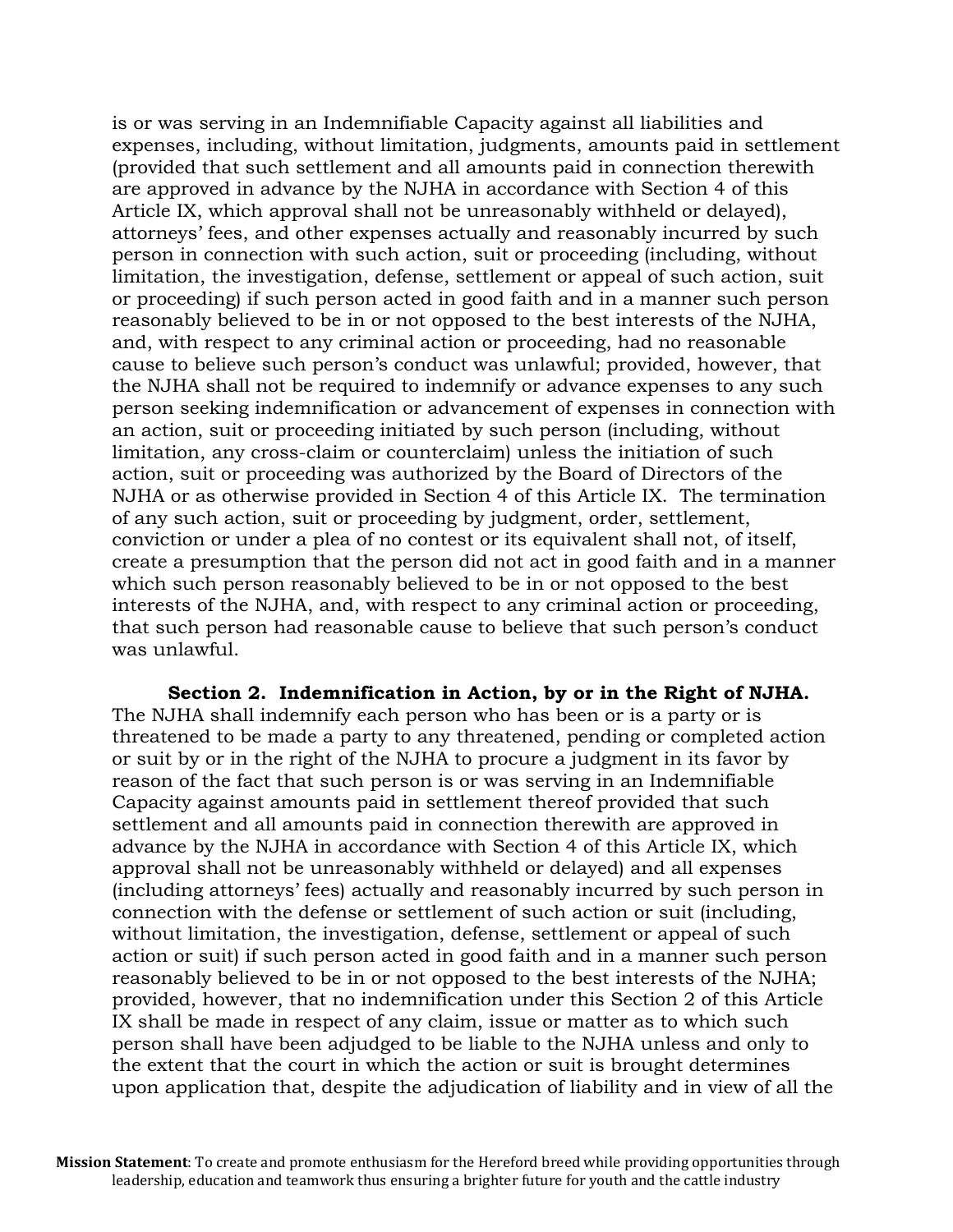circumstances of such case, the person is fairly and reasonably entitled to indemnity for such expenses which the court shall deem proper.

**Section 3. Indemnification for Success on the Merits or Otherwise.** Notwithstanding the other provisions of this Article IX, to the extent that a member, director, officer, employee or agent of the NJHA has been successful on the merits or otherwise in defense of any action, suit or proceeding referred to in Section 1 or Section 2 of this Article IX (including, without limitation, the dismissal of any such action, suit or proceeding without prejudice or, with the prior approval of the NJHA in accordance with Section 4 of this Article IX, the settlement of such action, suit or proceeding without admission of fault or liability), or in defense of any claim, issue or matter therein, such person shall be indemnified against any amounts which may be approved by the NJHA to be paid in settlement of any such action, suit or proceeding and against expenses (including attorneys' fees) actually and reasonably incurred by such person in connection therewith.

**Section 4. Determination of Right to Indemnification.** Prior to indemnifying a person pursuant to the provisions of Section 1 or Section 2 of this Article IX, unless ordered by a court and except as otherwise provided by Section 3 of this Article IX, the NJHA shall determine that such indemnification is proper in the circumstances because such person has met the specified standard of conduct entitling such person to indemnification as set forth under Section 1 or Section 2 of this Article IX. Any determination that a person shall or shall not be indemnified under the provisions of Section 1 or Section 2 of this Article IX shall be made (i) by the Board of Directors by a majority vote of a quorum consisting of directors who were not parties to the action, suit or proceeding, (ii) if such quorum is not obtainable, in a written opinion of independent legal counsel appointed by a majority of the disinterested directors, by the court or other body before which the action, suit or proceeding was brought or any court of competent jurisdiction upon the approval of an application by any person seeking indemnification, in which case indemnification shall include all expenses, including attorneys' fees, actually and reasonably incurred in connection with any such action (including, without limitation, the investigation, defense, settlement or appeal of such action), or (iv) by act of the members.

**Section 5. Advancement of Expenses.** Expenses (including attorneys' fees) actually and reasonably incurred by a member, director, officer, employee or agent of the NJHA who may be entitled to indemnification hereunder in defending an action, suit or proceeding, whether civil, criminal, administrative, investigative or appellate, shall be paid by the NJHA in advance of the final disposition of such action, suit or proceeding as authorized by the Board of Directors in the specific case upon receipt of an undertaking by or on behalf of such person to repay such amount unless it shall ultimately be determined that such person is entitled to indemnification by the NJHA. In no event shall

**Mission Statement**: To create and promote enthusiasm for the Hereford breed while providing opportunities through leadership, education and teamwork thus ensuring a brighter future for youth and the cattle industry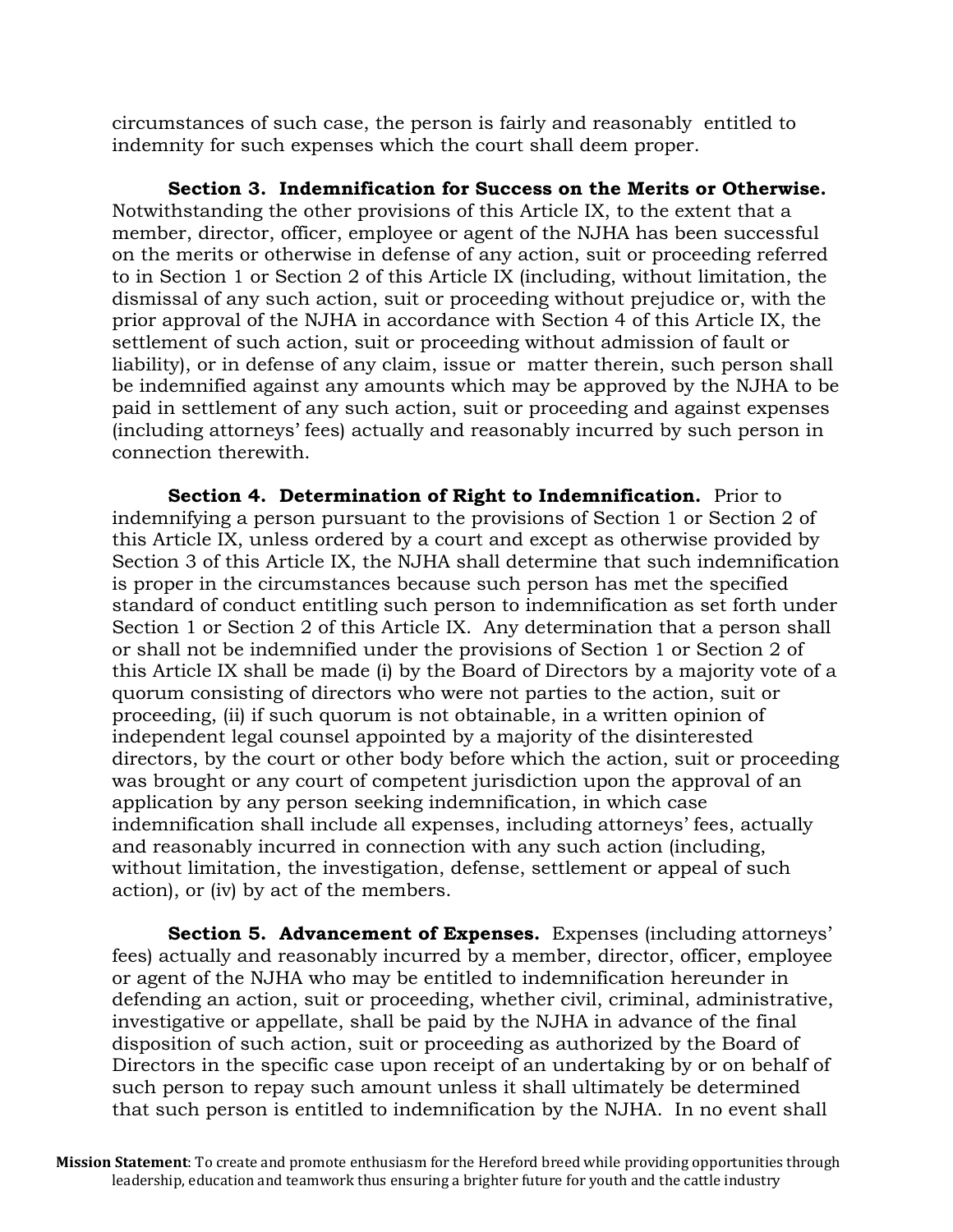any advance be made in instances where it is reasonably determined that such person would not be entitled to indemnification hereunder or that such person deliberately breached such person's duty to the NJHA or its members (i) by the Board of Directors by a majority vote of a quorum consisting of directors who were not parties to the action, suit or proceeding, (ii) if such quorum is not obtainable, or even if obtainable, if a quorum of disinterested directors so directs, by independent legal counsel in a written opinion, or (iii) by the members, and such determination shall be final and binding upon the NJHA.

**Section 6. Non-Exclusivity.** The indemnification and the advancement of expenses provided by this Article IX shall not be exclusive of any other rights to which those seeking indemnification or advancement of expenses may be entitled under any statute, the Articles of Incorporation, these Bylaws or any agreement, vote of members or disinterested directors, policy of insurance or otherwise, both as to action in their official capacity and as to action in another capacity while holding their respective offices, and shall not limit in any way any right which the NJHA may have to make additional indemnifications with respect to the same or different persons or classes of persons. The indemnification and advancement of expenses provided by this Article IX shall continue as to a person who has ceased to serve in an Indemnifiable Capacity and shall inure to the benefit of the heirs, executors and administrators of such a person.

**Section 7. Indemnifiable Capacity.** As used in these Bylaws, the term "Indemnifiable Capacity" shall mean service by a person as a member, director, officer, employee, or agent of the NJHA or service at the request of the NJHA as a member, director, officer, employee, or agent of another corporation, partnership, joint venture, trust or other enterprise.

## **ARTICLE X Violation of Rules or Bylaws; Imposition of Suspensions and Sanctions**

The Board of Directors or the executive committee of the Board of Directors shall have the power to impress suspensions and sanctions as provided in this Article X for violations of the rules or bylaws of the NJHA. Whenever any complaint is made to the NJHA or whenever the NJHA otherwise receives information regarding such a violation, such complaint or information shall be referred to the Board of Directors or to the executive committee of the Board of Directors. Upon receipt of such complaint or information, either the Board of Directors or the executive committee may impose such sanctions as it deems advisable against the members involved, or any of them, prior to granting an opportunity to the owner and/or the members involved for a hearing thereon, if in the opinion of the Board of Directors or the executive committee that the nature of the matter and the interest of the NJHA and its members require such sanctions prior to a hearing on the matter. Without

**Mission Statement**: To create and promote enthusiasm for the Hereford breed while providing opportunities through leadership, education and teamwork thus ensuring a brighter future for youth and the cattle industry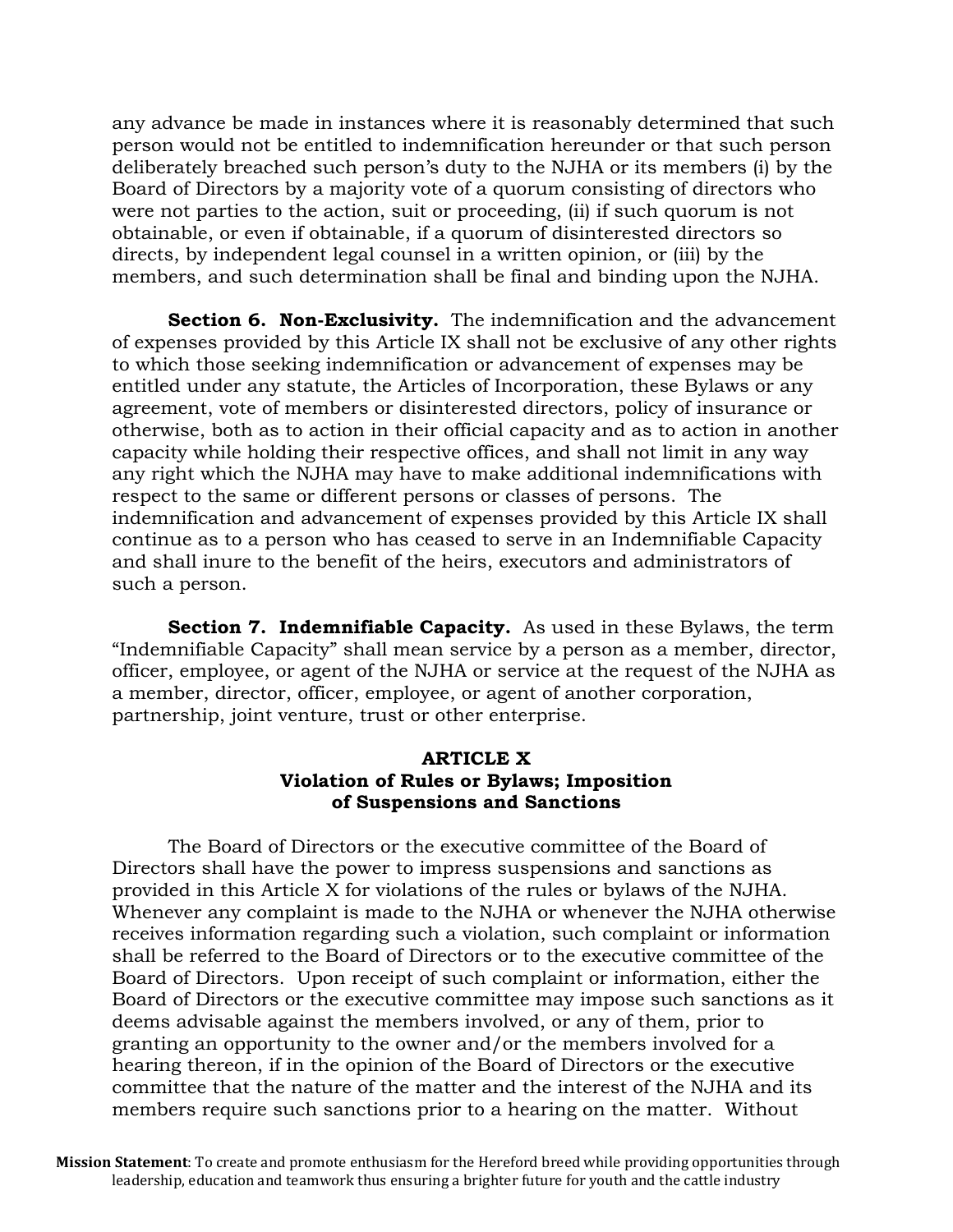limiting the generality of the foregoing, the Board of Directors or executive committee may temporarily suspend a Member's rights or of any animal which is the subject of such alleged violation and during the period of such suspension, the Member and/or animal may not participate in programs or activities sponsored by the NJHA.

The NJHA shall immediately send a written notice (the "Notice") by certified or registered mail to the member and/or the owner of any animal against whom or which any sanctions have been imposed pursuant to the preceding paragraph. The Notice shall contain a summary of the alleged violation and information upon which the Board or the executive committee had acted and shall set forth the time and location of a hearing after which the Board or the executive committee shall make a final determination of whether or not a violation has occurred. Such hearing shall be within twenty (20) days of the date of the Notice, but any member or owner involved shall have the option to designate to the NJHA a later date for the hearing at a time mutually satisfactory to the NJHA and such member or owner, but no later than ninety (90) days after the date of the Notice and provided a written request for a later hearing is received by the NJHA at least seven (7) days before the scheduled hearing.

If the Board of Directors or executive committee determines that there is reasonable ground to believe that an alleged violation of the rules or bylaws of the NJHA has occurred but that the imposition of sanctions prior to a hearing on the matter is not required, the Board of Directors or the executive committee may designate a date for a hearing on the matter and order the member or owner of an animal involved in the alleged violation to appear at the hearing and answer the allegations. The notice of the hearing shall set forth information similar to that required in the Notice referred to in the preceding paragraph.

If a member or owner who has been notified of a hearing or ordered to appear at a hearing under either of the two (2) preceding paragraphs does not appear and a subsequent date for a hearing has not been mutually agreed upon, the alleged violation shall be deemed to have been conclusively established and any decision with respect thereto, including any sanction imposed by the Board of Directors or executive committee with respect thereto, shall be final and not appealable.

At any hearing pursuant to this Article X, the members and owners of any animal involved and the NJHA may be represented by counsel and may present experts or other witnesses and any relevant evidence. The procedures to be followed at the hearing shall be informal and judicial rules of evidence shall not apply. The NJHA shall maintain an appropriate record of the proceeding. As promptly as practicable following the hearing, the Board of Directors or the executive committee, as the case may be, shall either terminate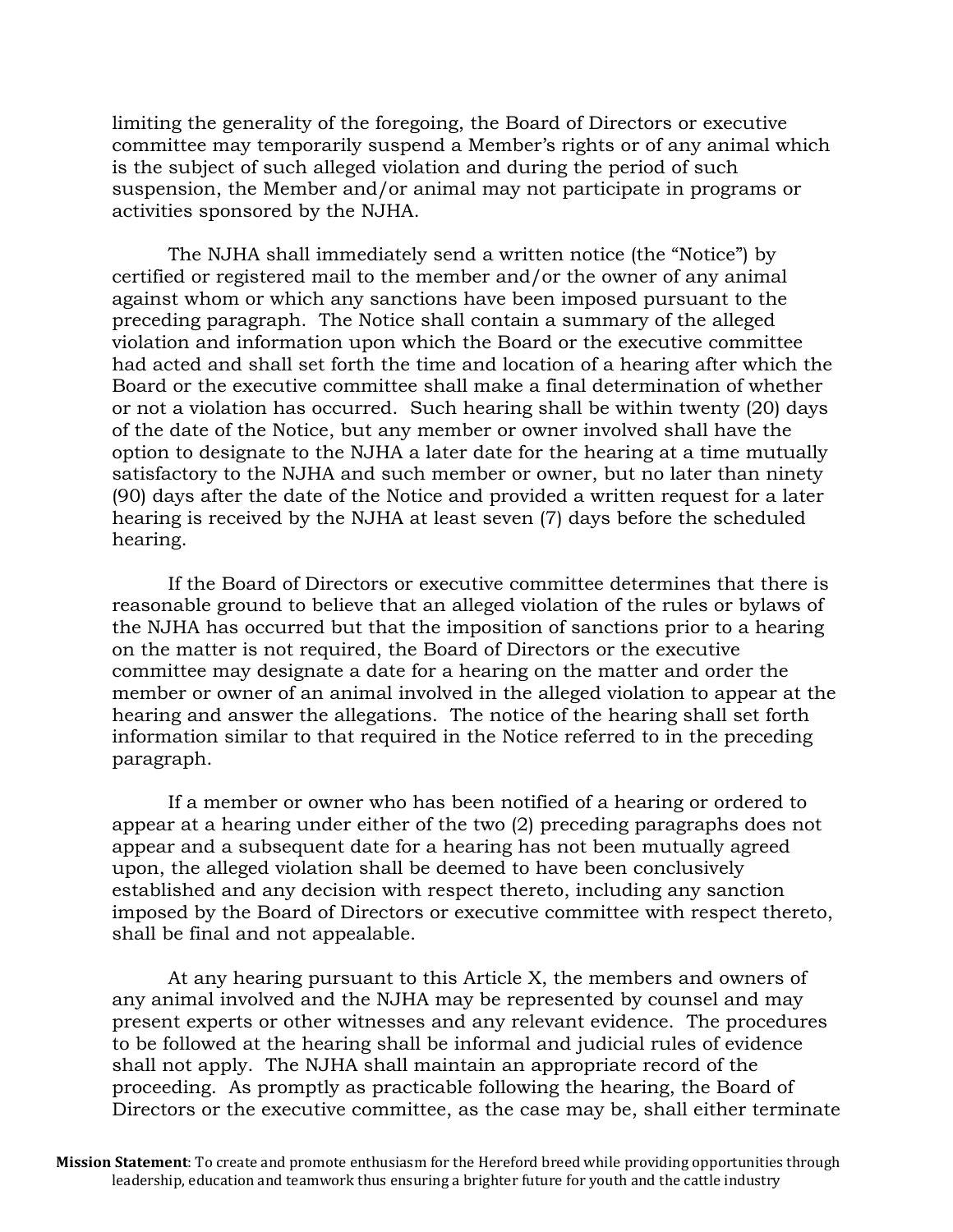any sanctions imposed prior to the hearing or, if it determines that a violation has occurred, impose such permanent sanctions as it deems appropriate including, but not limited to, refusing to allow the animal involved to participate in any of the NJHA's programs or activities, fining members or owners who participated in the violation amounts of up to \$100.00, and refusing to receive a subsequent application of any kind from a member or owner involved in the violation, and expelling from membership in the NJHA members who have knowingly or willfully participated in the violation.

A vote of a majority of the members of the Board of Directors or of the executive committee present at a meeting thereof at which a quorum is present shall control all decisions made thereby under this Article X.

Final decisions of the executive committee made pursuant to this Article X may be appealed to the Board of Directors at its next meeting and final decisions of the Board of Directors on such appeals or on original actions of the Board of Directors under this Article X may be appealed to Members of the NJHA at the next annual meeting of the members of the NJHA; provided, however, that the person appealing shall, within ten (10) days of any such final decision, file with the vice president a notice in writing of his intention to so appeal. The decision of the Board of Directors may be rescinded or modified by majority vote of the Members present at such meeting with the number of votes to which a Member is entitled determined by application of Article V of the NJHA's Articles of Incorporation. If a member or owner does not appear at the meeting of the Board of Directors or of the members, as the case may be, to prosecute his appeal, the decision from which he filed his appeal shall stand approved and be conclusive.

#### **ARTICLE XI Fees and Payments**

All NJHA fees must be prepaid for membership privileges. All remittances received by the NJHA will be placed to the credit of the remitter, subject to acceptance of his application.

## **ARTICLE XII Members Required to Assist Officers**

It shall be the duty of each member and officer of the NJHA to furnish to the Board of Directors, any and all information they have or may receive with reference to any violation of the rules governing the registration of Hereford cattle in the American Hereford Record by any member or non-member of the NJHA, and to aid and assist to the best of their ability the officers and Board of Directors of the American Hereford Association in detecting any fraud or willful violation of the rules in the registry of cattle therein.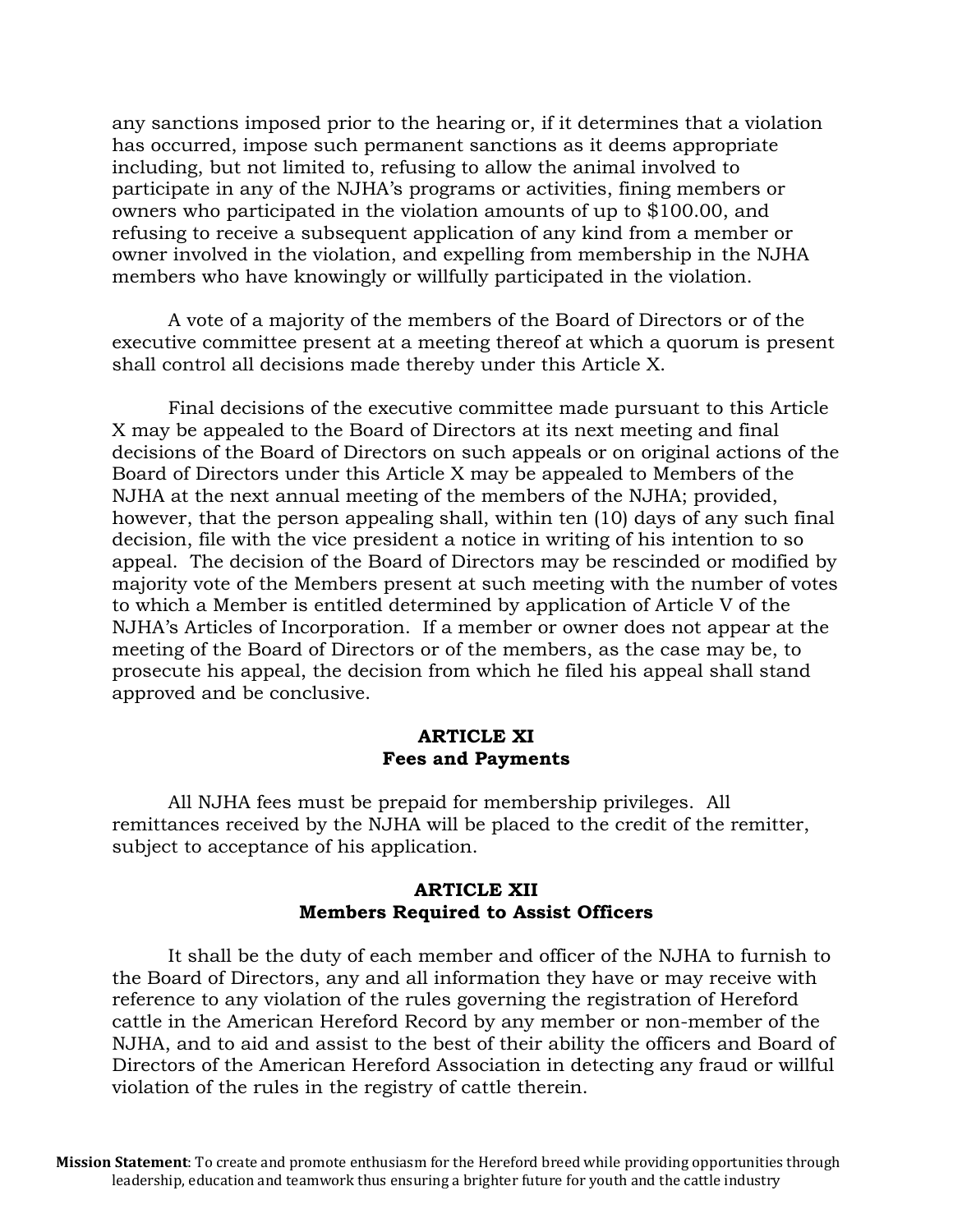## **ARTICLE XIII Proceedings By and Against Non-Members**

Non-members of the NJHA having relations therewith, may make complaint or be complained against, and such complaint shall be heard and determined and suspensions and sanctions may be imposed and appeals prosecuted and determined in all respects as nearly as may be in cases of members. Without limiting the generality of the foregoing and subject to the same procedures and appeals as provided in the case of a member, the Board of Directors may bar such non-member from participating in any activity of the NJHA.

#### **ARTICLE XIV Custodians and Depositaries**

**Section 1. Custodian of Securities.** The Board of Directors may from time to time appoint one or more banks or trust companies doing business in Kansas City, Missouri, to act for a reasonable compensation as a custodian for any monies or securities owned by the NJHA, and to exercise in respect thereof such powers as may be conferred by resolution of the Board of Directors. The Board of Directors may remove such custodian at any time.

**Section 2. Depositaries and Checks.** The moneys of the NJHA shall be deposited in such manner as the Board of Directors shall direct in such banks or trust companies as the Board of Directors may designate, and shall be drawn out by checks signed in such manner as may be provided by resolution or resolutions adopted by the Board of Directors.

**Section 3. Bond.** Any officer or employee handling money or securities of the NJHA may be bonded at the NJHA's expense in such amount as may be determined by the Board of Directors.

## **ARTICLE XV Fiscal Year and Audit**

The fiscal year of the NJHA shall close on August 31 of each year. It is the discretion of the Board of Directors prior to each annual meeting of the members of the NJHA to decide whether to appoint a competent certified public accountant who is not a member, officer, director, or employee of the NJHA, nor related to any of its members, to examine and audit all the books, records, checks, vouchers, and accounts of the NJHA. Such accountant shall make a written report thereof to the Board of Directors, which said report shall be submitted to the NJHA at its annual meeting and to the American Hereford Association. Such accountant shall receive a reasonable compensation for such services to be fixed by the Board of Directors and paid by the NJHA.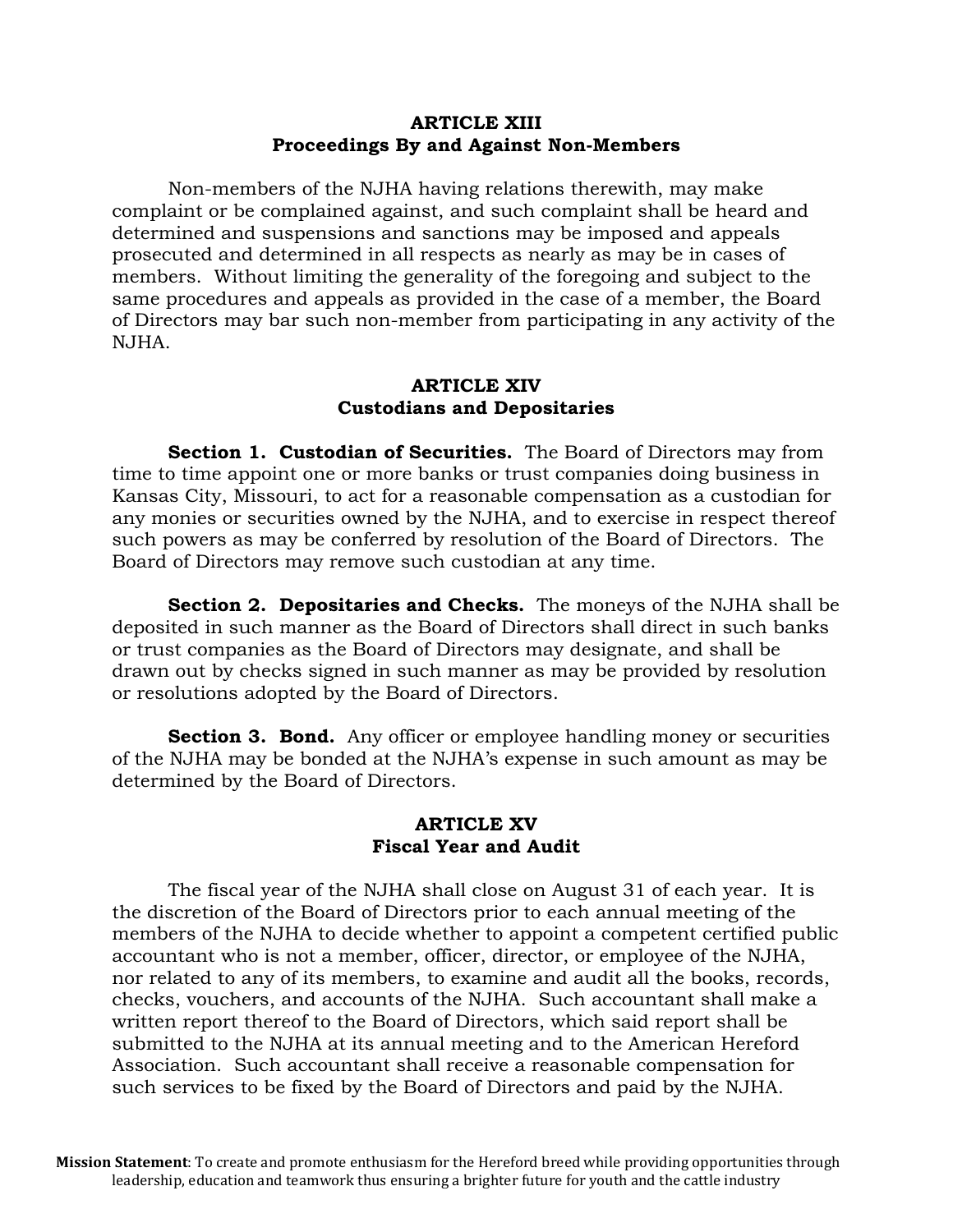#### **ARTICLE XVI Amendments**

These Bylaws may be amended, altered, or repealed by the Board of Directors, pending approval by the American Hereford Association Board of Directors; provided, however, that any amendment to (i) Article IV, Section 6, (ii) Article V, Section 1, (iii) Article V, Section 6, (iv) Article VI, Section 4, (v) Article VII, Section 1(c), and (vi) this Article XVI, shall require the affirmative votes of a majority of the votes cast by Members at a duly convened meeting of members at which a quorum is present. For purposes of the proviso to the immediately preceding sentence, each Member shall be entitled to one vote and no more.

#### **ARTICLE XVII Bylaws and Rules Binding**

These Bylaws and all rules relating to the NJHA, together with all amendments thereto and modifications thereof, shall be binding upon all members of the NJHA. All fees, fines, and penalties imposed pursuant to these Bylaws and said rules shall be deemed an indebtedness duly incurred pursuant to contract between the members of the NJHA, or in the case of nonmembers, between the NJHA and all such non-members.

## **ARTICLE XVIII Gender**

Masculine pronouns used in these Bylaws shall be construed to include feminine and neuter pronouns, and words in the singular shall include the plural, unless the context otherwise requires.

**Part 2**

## **Membership**

#### **Junior Membership**

Junior membership in the NJHA is available to anyone under 22 years of age. The fee for junior membership is \$15 per year. The membership may continue until the holder reaches 22 years of age. At that time they must acquire a senior (life or recording) membership.

Junior members have privileges of membership including member fees for registering and transferring Hereford cattle.